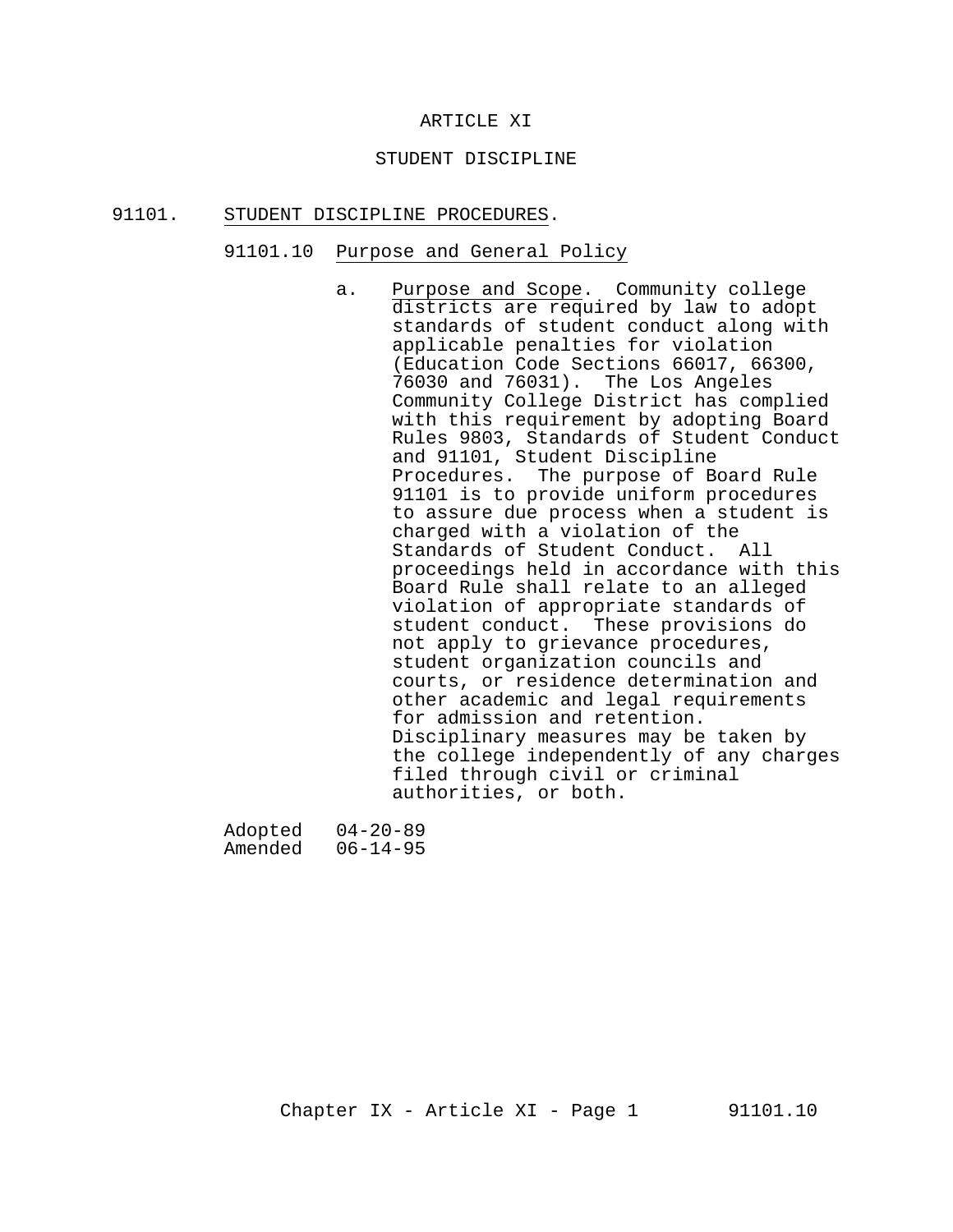- b. General Policy. Conduct at any of the Colleges and District Office in the Los Angeles Community College District must conform with the laws of the Federal Government and the State of California and District policies and procedures. The Los Angeles Community College District faculty, staff and administration are dedicated to maintaining an optimal learning environment; the standards of behavior as outlined in Board Rule 9803 are essential to the maintenance of a quality college environment. These standards apply to all current students on campus, or other college property or while attending any college-sponsored classes, activities or events. Violation of such laws, policies, rules and regulations or behavior adversely affecting suitability as a student, will lead to disciplinary action. Former students may also be disciplined for violating the District's standards of behavior (Board Rule section 9803 et seq.) or other college property or at a college-sponsored activity or event.
- Adopted 06-14-95<br>Amended 08-17-05  $08-17-05$
- 91101.11 Disciplinary Action

Disciplinary action appropriate to the misconduct as defined by the violation of the Standards of Student Conduct, Board Rule 9803, may be taken by an instructor (see b(1) and (5) below), an administrator (see b(1-9) below), the College President (see b(6-10) below) and the Chancellor and the Board of Trustees (see b(10) below).

a. Notifying Campus Law Enforcement. When a violation of the Standards of Student Conduct occurs which threatens the

| Adopted | $06 - 14 - 95$ |
|---------|----------------|
| Amended | $04 - 14 - 04$ |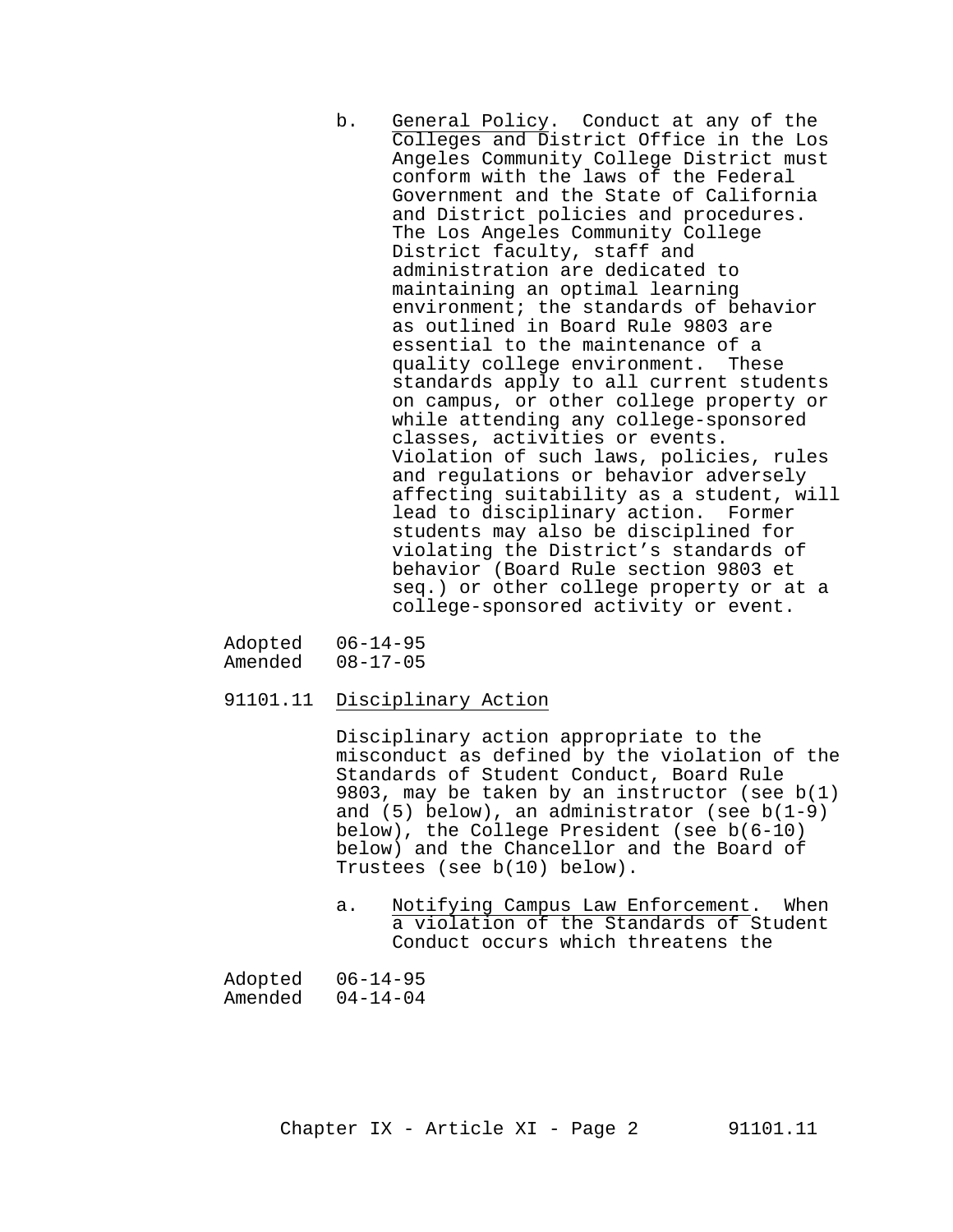lives, property or maintenance of order, campus law enforcement should be notified immediately. Campus law enforcement will issue a police report and will send a copy to the Chief Student Services Officer or designee for appropriate action.

- b. Discipline. The following types of disciplinary action may be taken or pursued by the college:
	- 1) Warning A verbal or written notice, given to the student by an instructor, Chief Student Services Officer or designee or any college administrator or manager, that continuation or repetition of the specified conduct may be cause for further disciplinary action. The Chief Student Services Officer or designee shall place documentation of this warning in the student file.
	- 2) Reprimand A written reprimand for violation of specified regulations, prepared by an instructor, Chief Student Services Officer or designee or any college administrator or manager. The reprimand will be sent to the student by the Chief Student Services Officer or designee, noting that continued violations may result in further disciplinary action. The Chief Student Services Officer or designee shall place a copy of this reprimand in the student file.

| Adopted | $06 - 14 - 95$ |
|---------|----------------|
| Amended | $10 - 18 - 00$ |
| Amended | $04 - 14 - 04$ |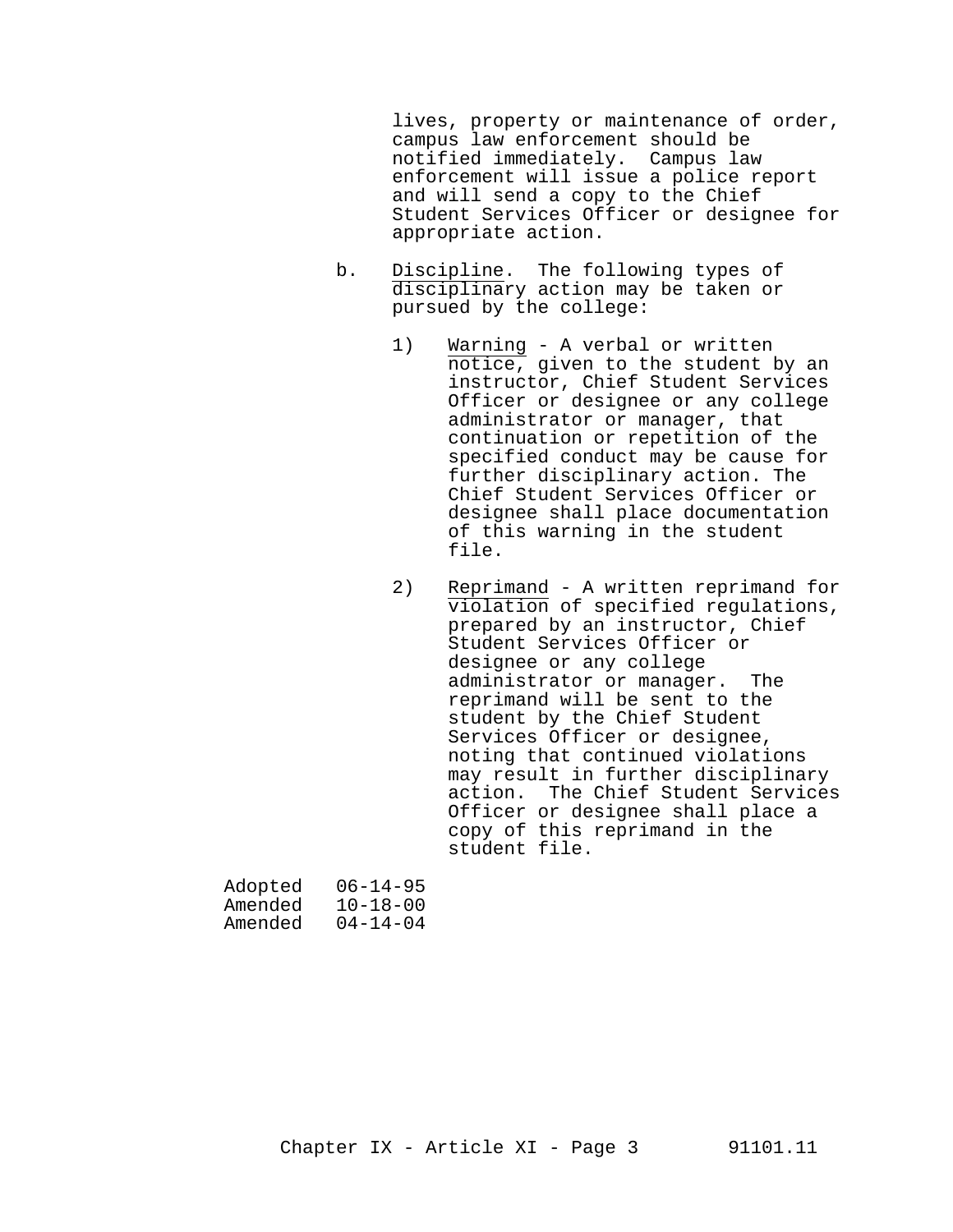- 3) Restitution A letter from the Chief Student Services Officer or designee requesting reimbursement for damages(s) or misappropriation of property will be sent to the student. One copy of this letter will be placed in the student's file and others will be sent to Chief Business Officer and appropriate administrator(s). Reimbursement may take the form of appropriate service or compensation for damage(s). Pursuant to Title 5 C.C.R. section 59410 and Board Rule 8402, students failing to provide the required restitution will be barred from subsequent enrollment in the District.
- 4) Disciplinary Probation Disciplinary probation may be imposed for violations of the Student Code of Conduct. Disciplinary probation may be imposed for a period not to exceed one year. Repetition of conduct resulting in disciplinary probation may be cause for suspension or further disciplinary action. The Notice of Disciplinary Probation (Form SD1), signed by the Chief Student Services Officer or designee will be placed in the student's file, and copies will be sent to the appropriate administrator(s), and campus law enforcement.

| Adopted | $06 - 14 - 95$ |
|---------|----------------|
| Amended | $11 - 03 - 99$ |
| Amended | $04 - 14 - 04$ |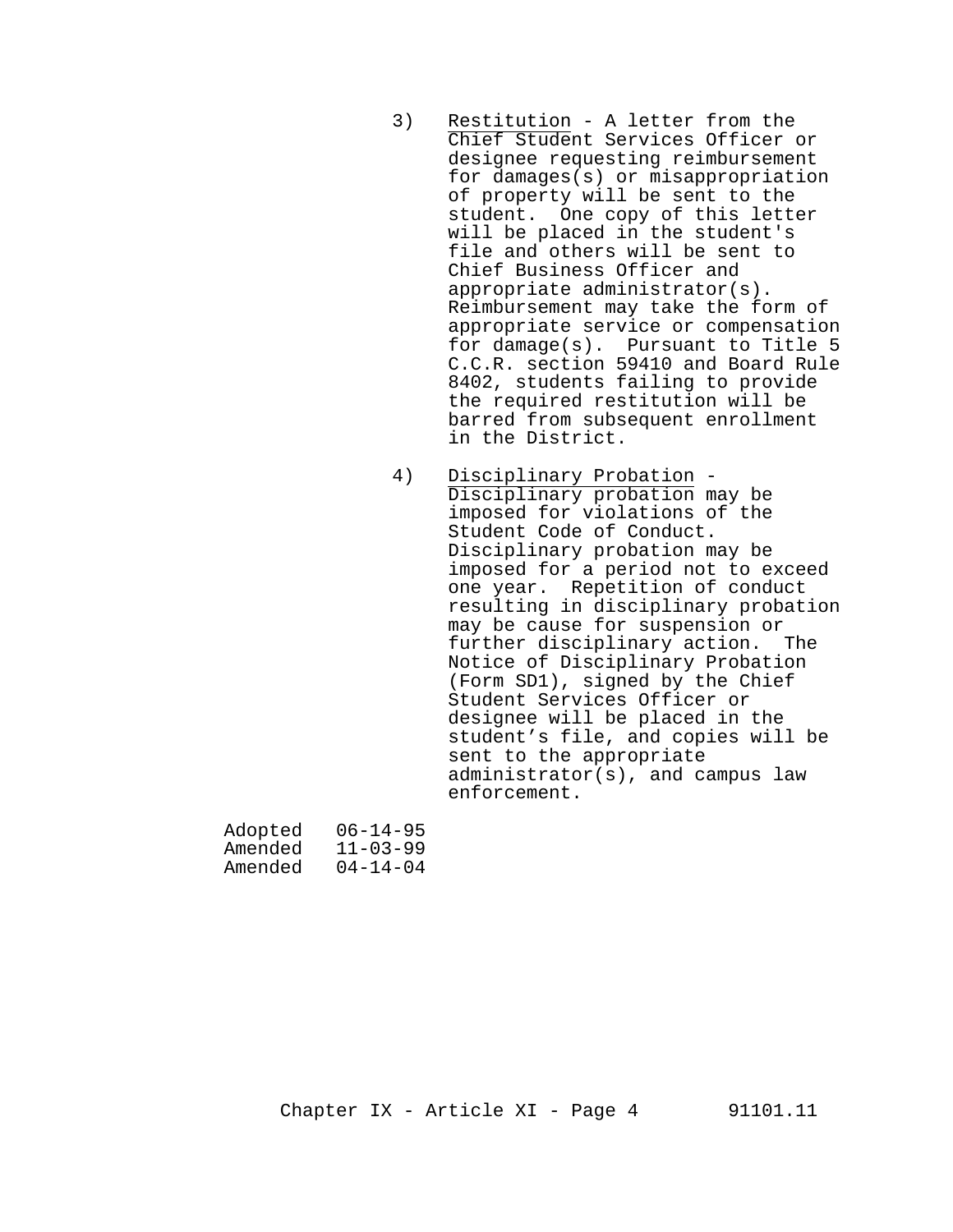- 5) Removal By Instructor An instructor may remove (suspend) a student from his or her class for the day of the incident and the next class meeting. During this period of removal, the student shall not return to the class from which he or she was removed without the concurrence of the instructor of the class.
	- (a) If a student is suspended for one class meeting, no additional formal disciplinary action is necessary; however, the faculty member is encouraged to notify the Chief Student Services Officer or designee of this action.
	- (b) If a student is suspended from class for the day of the incident and the next class meeting, the instructor shall send a written report of the action to his department/ cluster chairperson, who shall forward it to the appropriate instructional administrator, the Chief Instructional Officer and the Chief Student Services Officer or designee.
	- (c) If the student who is being suspended for two class meetings is a minor, the Chief Student Services Officer or designee shall notify the

| Adopted | $06 - 14 - 95$ |
|---------|----------------|
| Amended | $11 - 03 - 99$ |
| Amended | $04 - 14 - 04$ |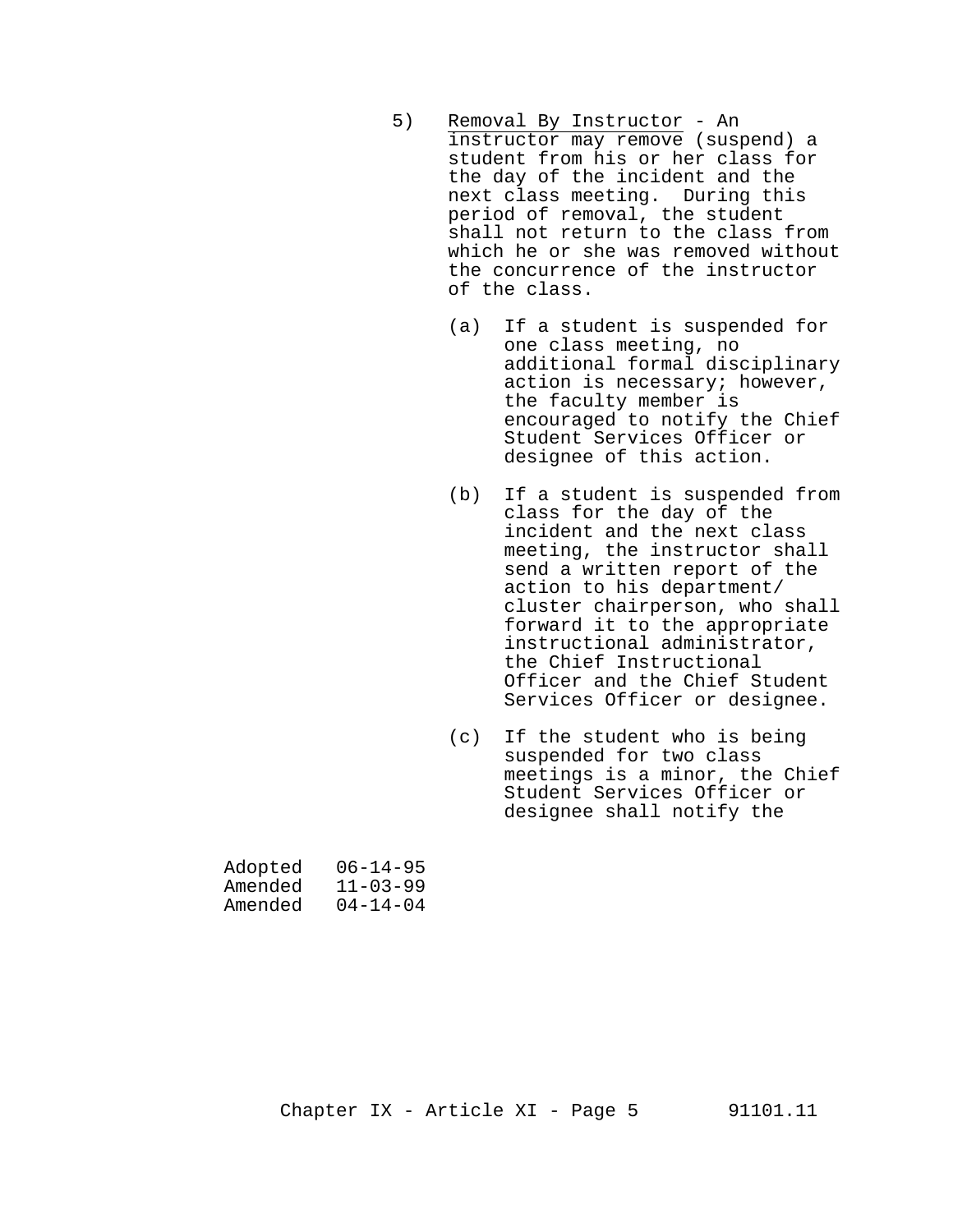parent or guardian of the student involved in the incident, and shall hold a conference regarding the suspension as soon as possible with the student, his or her parent or guardian and the faculty member. (EC 76032)

(d) The instructor may recommend to the appropriate instructional administrator or the Chief Instructional Officer that the student be suspended for longer than two class meetings. If the instructor, student and appropriate administrator cannot resolve the matter, the matter shall be referred to the Chief Student Services Officer or designee who shall consider further disciplinary action.

Adopted 06-14-95<br>Amended 04-14-04 Amended

> (e) During the period following the initial suspension from class for the day of the incident and the following class meeting, the student shall be allowed to return to the class until due process and the disciplinary procedures are completed, unless the student is further suspended pursuant to Section 6 below. Suspension by the instructor shall be considered an excused absence.

| Adopted | $06 - 14 - 95$ |
|---------|----------------|
| Amended | $11 - 03 - 99$ |

Chapter  $IX - Article XI - Page 6$  91101.11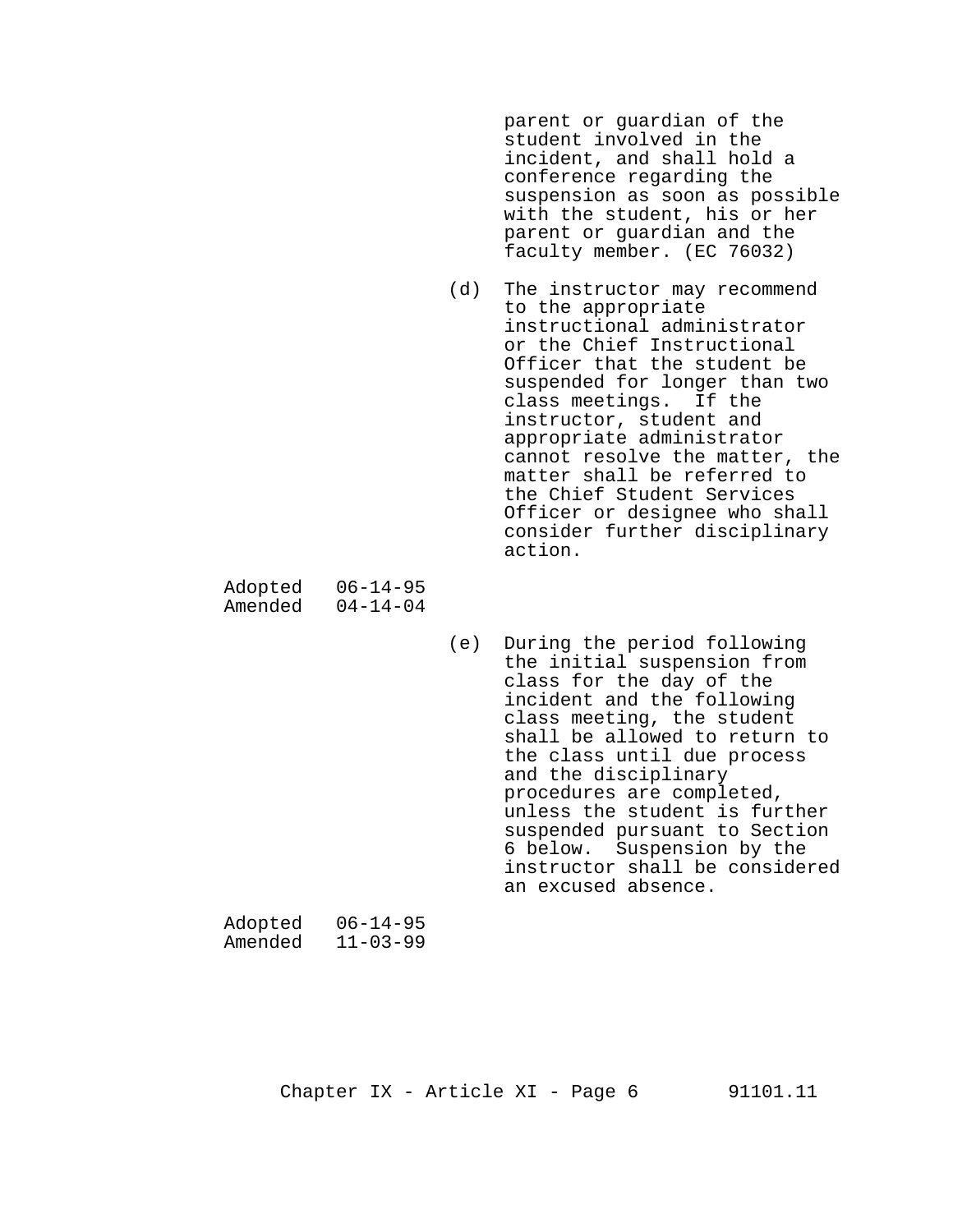6) Immediate Suspension - The Chief Student Services Officer or designee, or any other college administrator, manager or delegated authority may immediately suspend a student from all colleges in the District and District office, acting under an emergency to protect lives or property and/or to ensure the maintenance of order.

> Within twenty-four (24) hours or the next regular work day of the suspension, the administrator, manager or appropriate individual shall send to the Chief Student Services Officer or designee a written report of the suspension. The Chief Student Services Officer or designee shall send the "Notice of Immediate Suspension with Recommended Disciplinary Action" (Form SD2) to the suspended student, or parent or guardian in the case of a minor, informing the student of his or her right to request a hearing. A copy of the Notice of Immediate Suspension with Recommended Disciplinary Action (Form SD2) shall be placed in the student's file, and copies of the Notice shall be sent to the President, the Chief Instructional Officer, the area administrator, the Registrar and campus law enforcement.

The suspension shall remain in effect until the conclusion of all disciplinary action(s) on this matter.

| Adopted | $06 - 14 - 95$ |
|---------|----------------|
| Amended | $11 - 03 - 99$ |
| Amended | $04 - 14 - 04$ |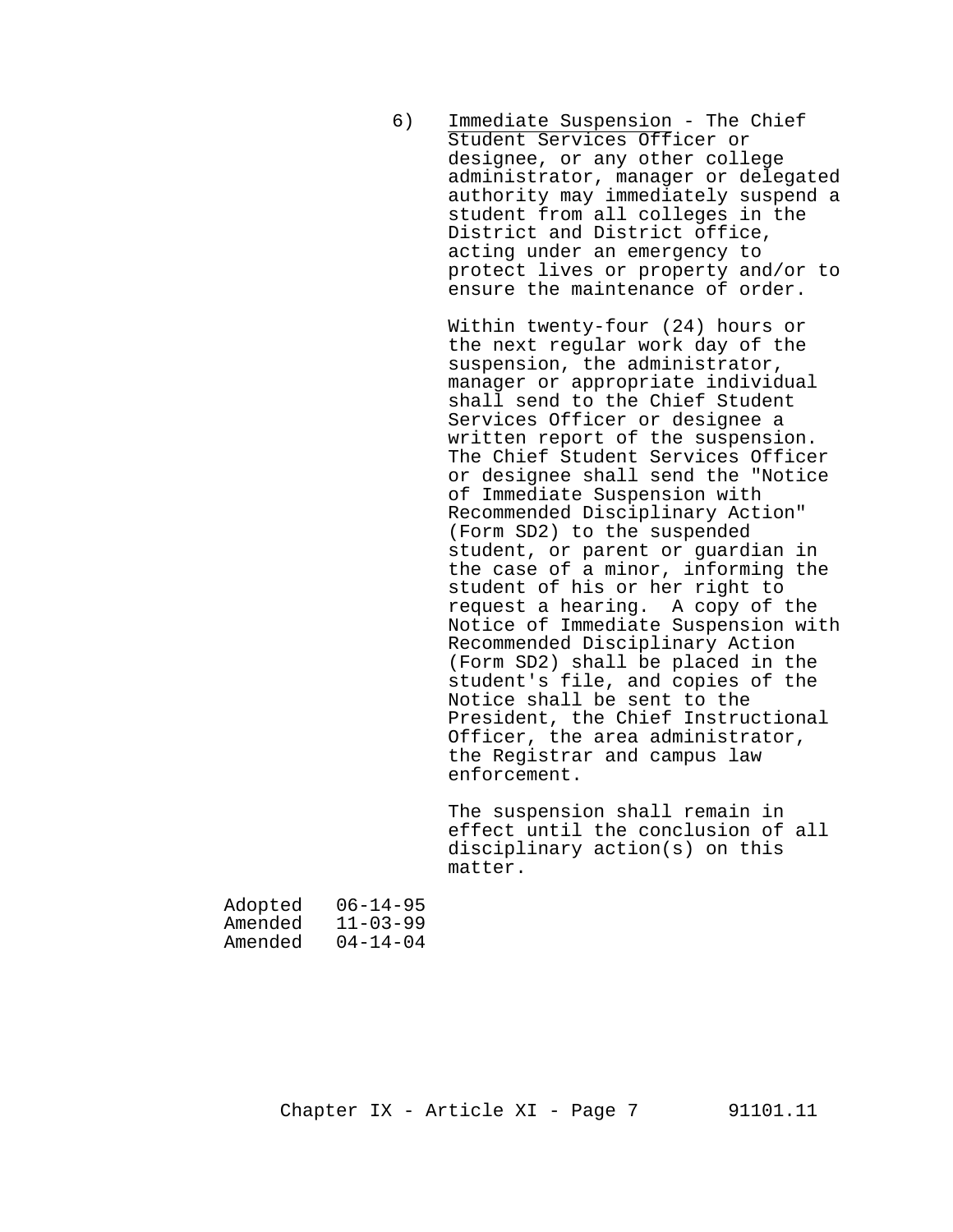- 7) Suspension The Chief Student Services Officer or designee may:
	- (a) Suspend a student from one or more classes, activities, services, programs, or specific locations on campus for a period of up to ten days with a right to a hearing before the Chief Student Services Officer or designee; or
	- (b) Suspend a student subject to a right to a hearing before a Hearing Committee as provided under Board Rule 91101.14 for:
		- (1) One or more classes, activities, services, programs, or specific locations for the remainder of the term; or
		- (2) One or more classes, activities, services, programs, or specific locations of the college or District for up to two terms or one academic year.
	- (c) The Chief Student Services Officer or designee shall send the "Notice of Suspension" (Form SD3) to the student and in the case of a minor to the parent or guardian (EC 76031).

| $06 - 14 - 95$ |
|----------------|
| $11 - 03 - 99$ |
| $10 - 18 - 00$ |
| $12 - 19 - 01$ |
| $04 - 14 - 04$ |
|                |

Chapter  $IX - Article XI - Page 8$  91101.11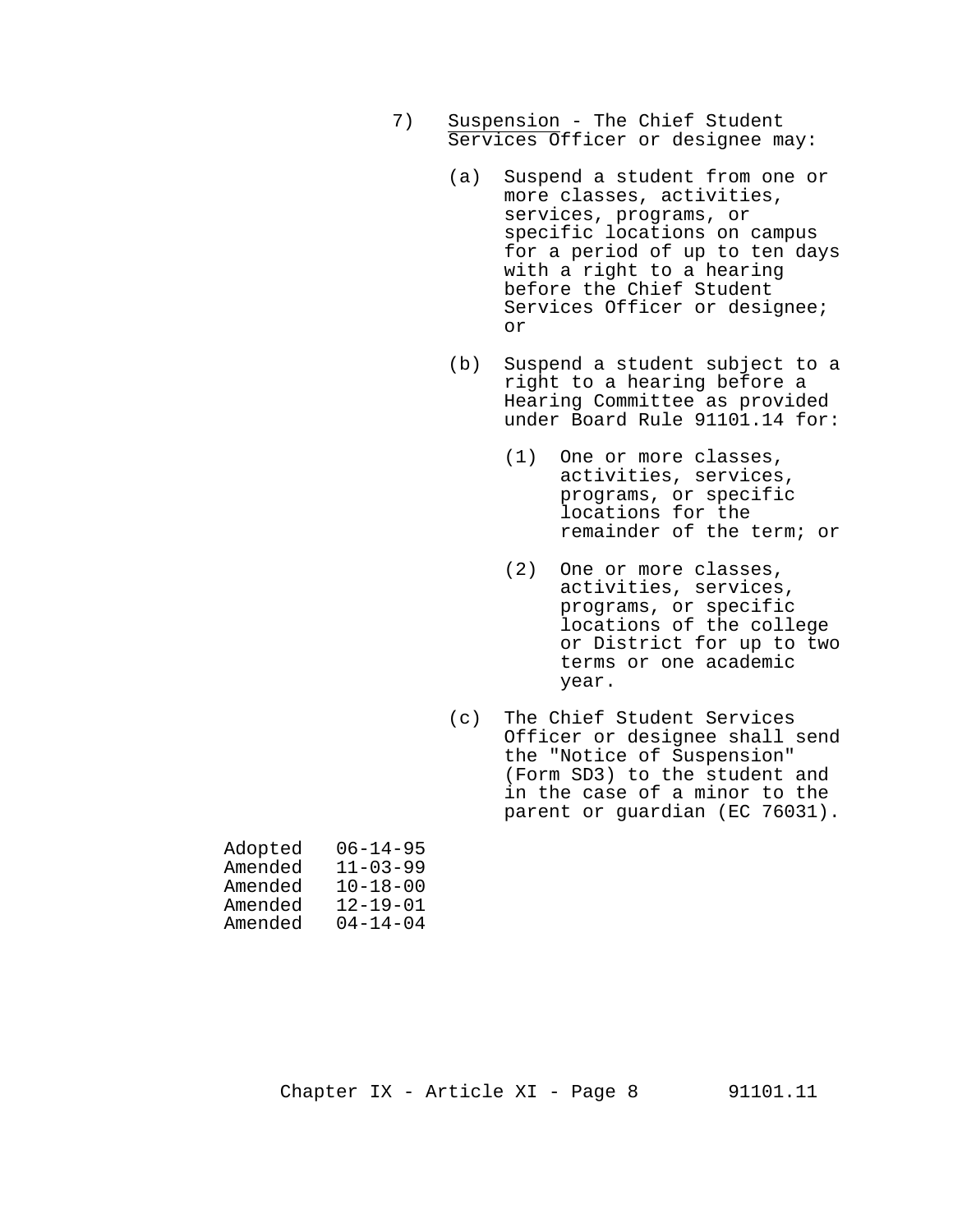The Notice of Suspension shall contain information as to the student's rights and due process, including the student's right to an appropriate hearing based on the length of the proposed suspension. A copy of the Notice of Suspension shall be placed in the student's file, and copies of the Notice shall be sent to the President, the Chief Instructional Officer, the appropriate administrator, the Registrar and campus law enforcement.

(d) The Chief Student Services Officer or designee shall proceed according to the Due Process and Disciplinary Procedures as outlined in Section 91101.13 or 91101.14 below.

| Adopted | $06 - 14 - 95$ |
|---------|----------------|
| Amended | $12 - 19 - 01$ |
| Amended | $04 - 14 - 04$ |

(e) The days that the student is suspended may be considered an excused absence provided that the student can make up the required course work missed while suspended. The instructor of the course shall make that determination. The Chief Student Services Officer or designee will provide the student's instructor(s) with a written notice of the suspension.

| Adopted | $06 - 14 - 95$ |
|---------|----------------|
| Amended | $11 - 03 - 99$ |
| Amended | $04 - 14 - 04$ |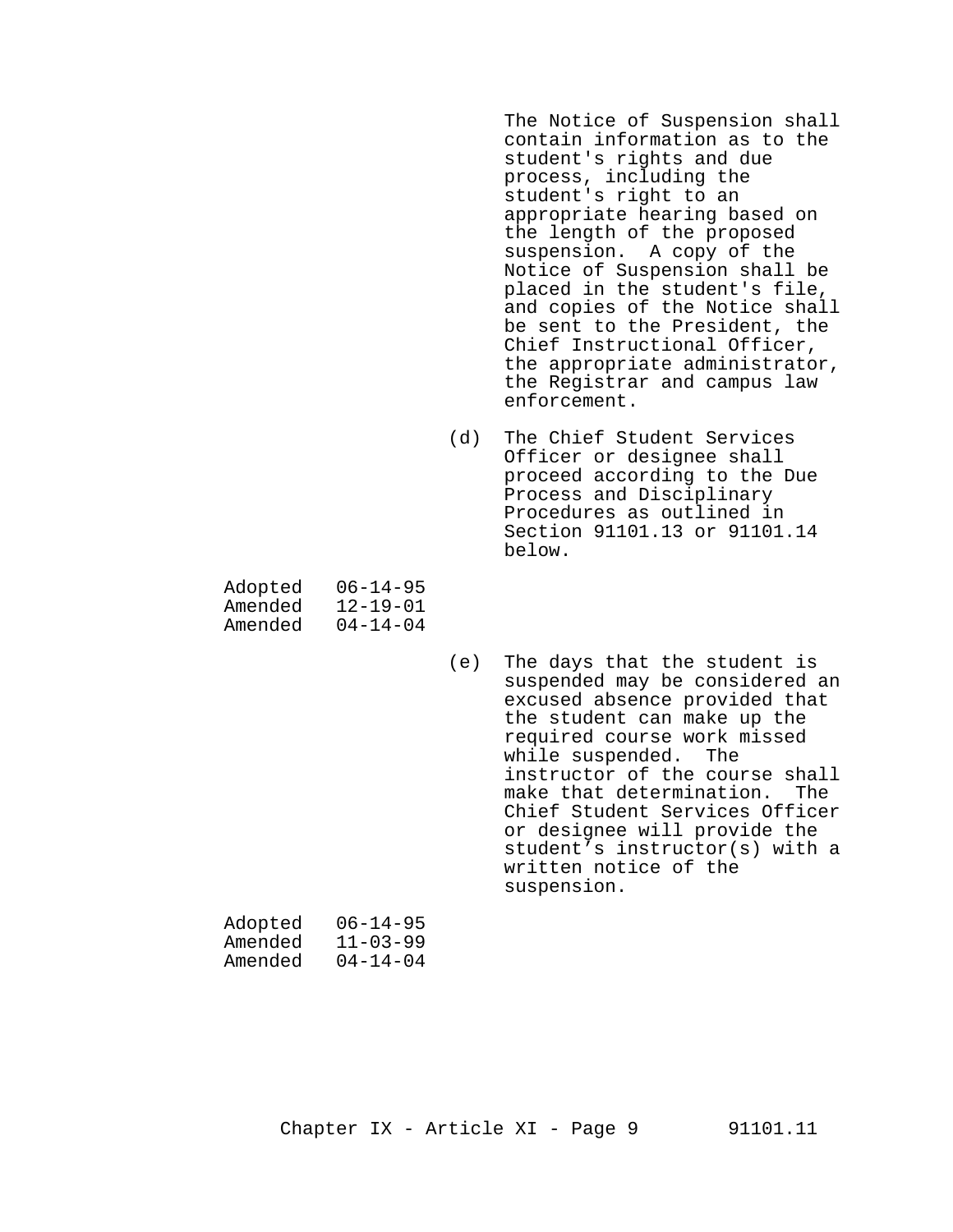(f) A student suspended for one or more semesters shall be administratively excluded from his or her classes for the semester in which the<br>discipline occurred. The discipline occurred. exclusion shall be effective the date of the suspension.

Adopted 11-03-99<br>Amended 12-19-01 Amended

> 8) Suspension Subject to Reconsideration - The Chief Student Services Officer or designee may recommend to the College President temporary termination of student status, or the suspension of the student from one or more of the following: 1) classes, 2) activities, 3) services, 4) programs, or 5) specific locations on campus, subject to reconsideration after a specified length of time (pursuant to Section b(7) above) and with specific grounds for reconsideration. Reconsideration may be requested by the student only when the time specified by the suspension action has elapsed. Any premature request for reconsideration will be returned to the former student. In order to address the reconsideration, the former student must present evidence, pursuant to Board Rule 91101.18, that he or she has met all the requirements specified for reconsideration.

| Adopted | $06 - 14 - 95$ |
|---------|----------------|
| Amended | $11 - 03 - 99$ |
| Amended | $10 - 18 - 00$ |
| Amended | $04 - 14 - 04$ |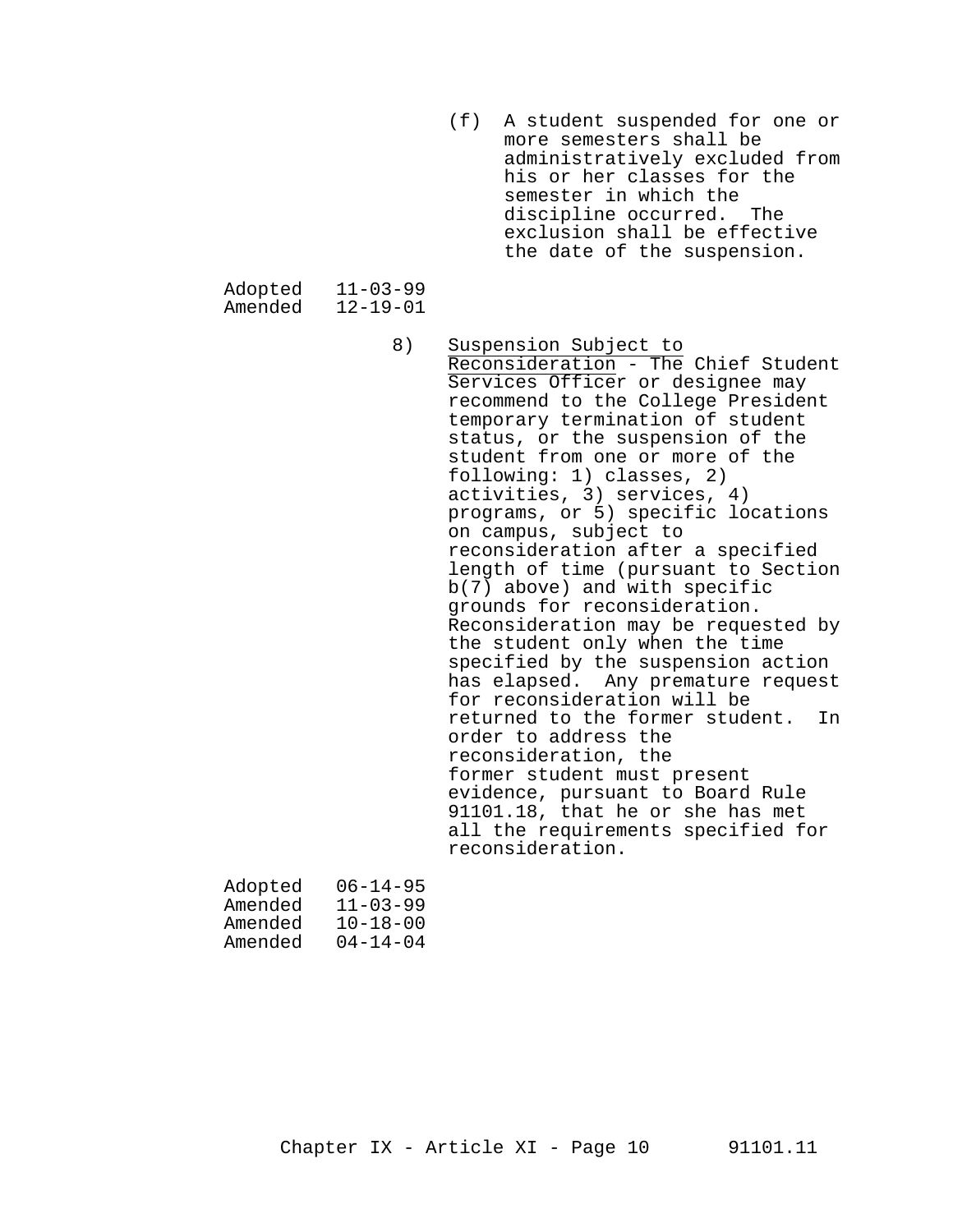- 9) Suspension of Financial Aid The disciplined student shall be ineligible to receive state financial aid for a period not less than the period for which he or she as a recipient has been suspended pursuant to these procedures. If the student is not suspended from the college, the student can still be found to be ineligible for state financial aid for a period not to exceed two years, subsequent to a determination by a Hearing Committee, pursuant to these procedures, that a recipient willfully and knowingly disrupted the orderly operation of the campus. (EC 69810, 69811).
- 10) Expulsion Expulsion is the termination of student status for an indefinite period of time. Upon recommendation by the College President, the Chancellor or designee shall consider the matter, and shall recommend to the Board of Trustees the expulsion of a student for good cause when other means for correction fail to bring about proper conduct, or when the presence of the student causes a continuing danger to the physical safety of the student or others. The Chief Student Services Officer or designee shall send the Notice of Recommended Expulsion (Form SD4) to the student or in the case of minor to the parent or guardian. A copy of the Notice of Recommended

| Adopted | $06 - 14 - 95$ |
|---------|----------------|
| Amended | $11 - 03 - 99$ |
| Amended | $04 - 14 - 04$ |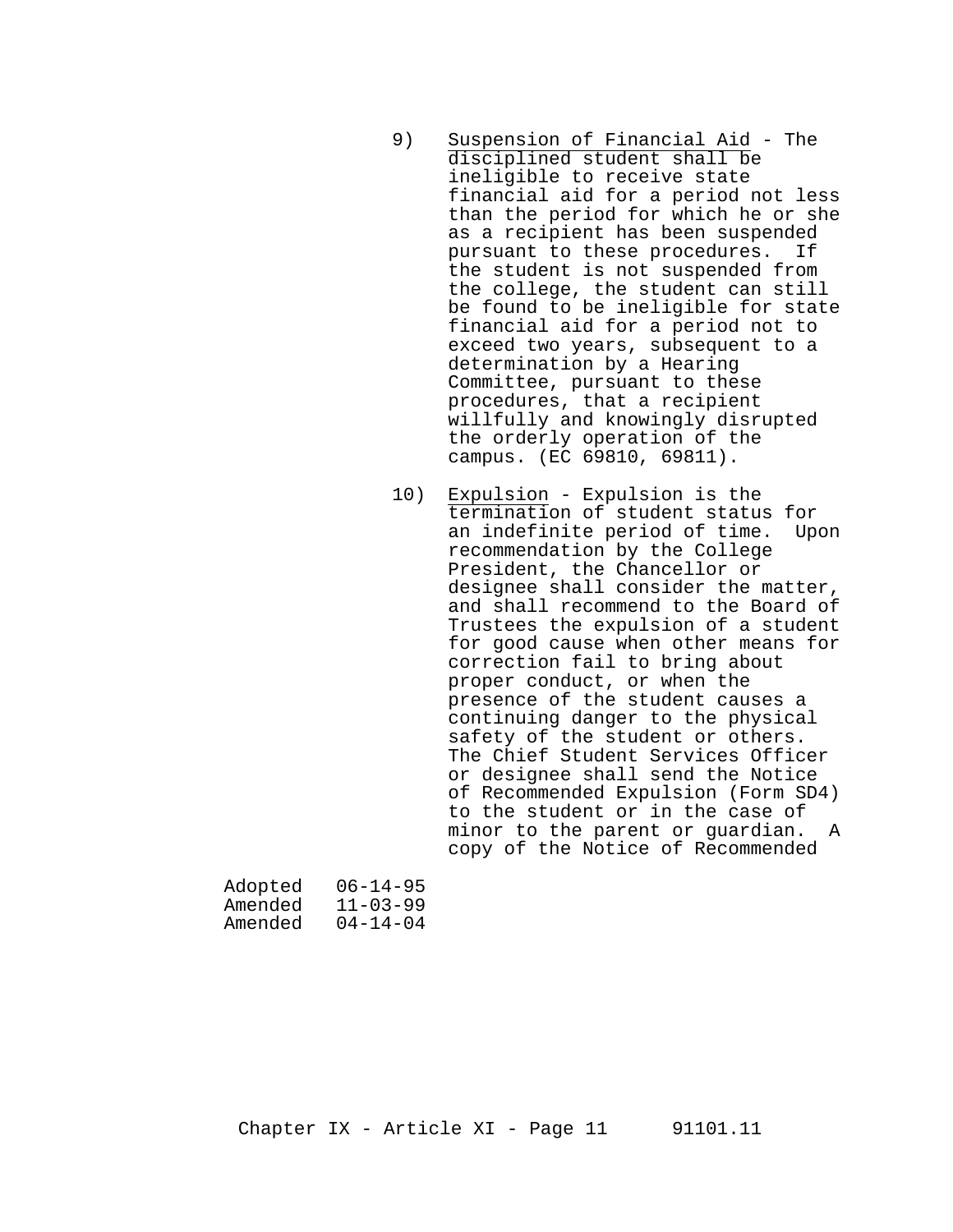Expulsion shall be placed in the student's file, and copies of the Notice shall be sent to the President, the Chief Instructional Officer, the appropriate administrator, the Registrar and campus law enforcement. Expulsion may be subject to reconsideration after a specified period of time and subject to specifically identified conditions pursuant to Board Rule 91101.17 and Board Rule 9801 et seq.

- Adopted 06-14-95<br>Amended 11-03-99 Amended
- Amended 04-14-04

A student can be expelled from either all colleges in the District, or a specified program (e.g., Nursing) from all colleges in the District.

 11) Expulsion Subject to Reconsideration – Expulsion subject to reconsideration is the termination of student status for a definite period of time, subject to reconsideration after a specified length of time and with specific grounds for reconsideration. Reconsideration may be requested by the student only when the time specified by the expulsion action has elapsed. Any premature request for reconsideration will be returned to the student. In order to address the reconsideration, the student must present evidence pursuant to Board Rule 91101.18 that he or she has met all the requirements specified for reconsideration. If the student fails to satisfy the reconsideration requirements, the student remains expelled.

Adopted 04-14-04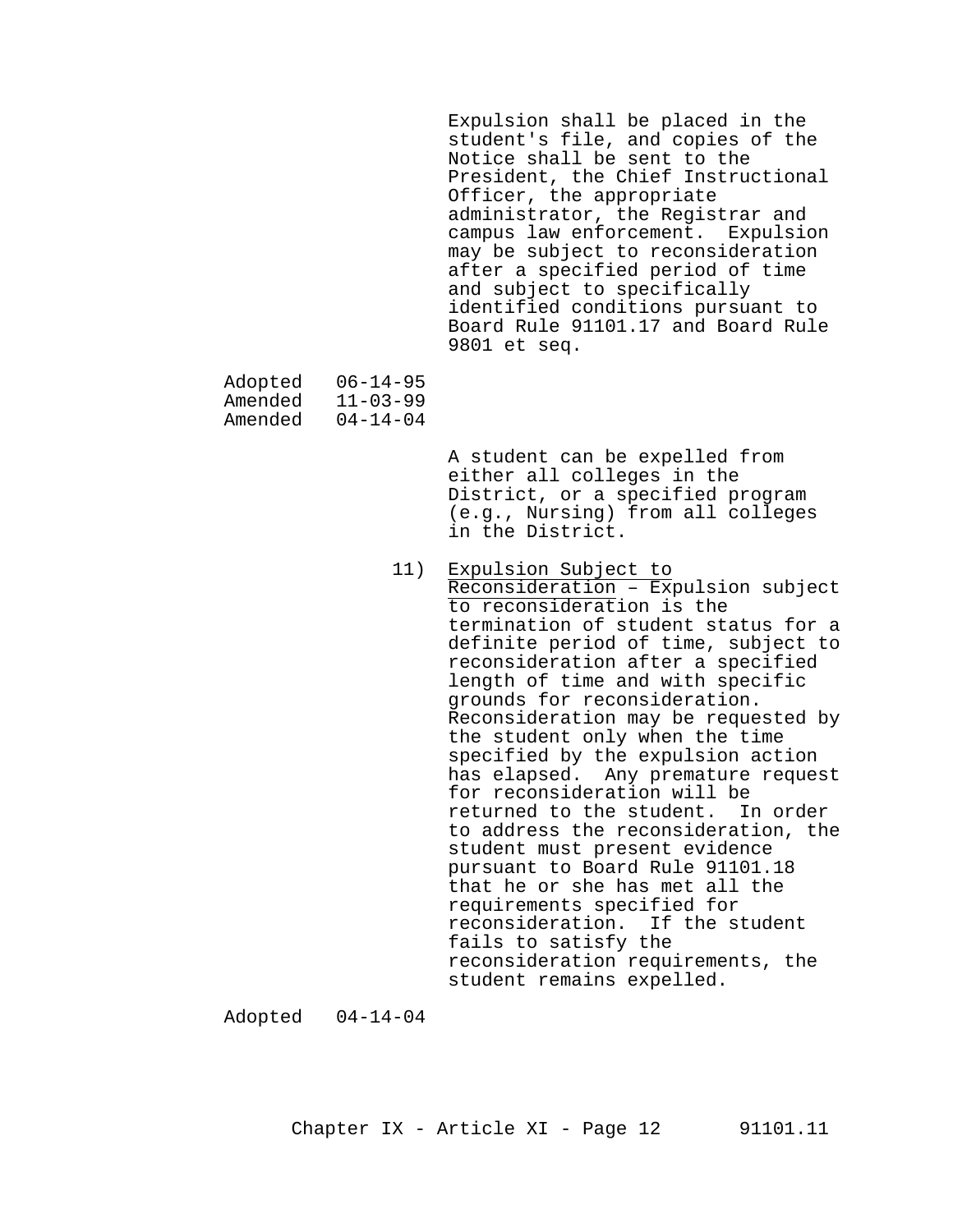- 91101.12 Filing of Complaints and Processing of Charges of Misconduct.
	- a. Complaints of misconduct against a student shall be based on a violation of the Standards of Student Conduct as outlined in Board Rule 9803. Complaints may be filed by any person who has personal knowledge of facts indicating that the student participated in the alleged misconduct. Such a witness shall hereinafter be referred to as "complainant" and the person being charged as "accused."
	- b. The complainant must first file his or her complaint(s) with the Chief Student Services Officer or designee. In the case of faculty suspensions from class, the faculty member shall file his or her complaint(s) with the department/ cluster chairperson, who in turn will forward the complaint to the Chief Instructional Officer and the Chief Student Services Officer or designee.
	- c. The Chief Student Services Officer or designee shall review the complaint(s) and within thirty (30) days will either:
		- 1) attempt to informally resolve the matter(s), or
		- 2) recommend disciplinary action.
	- d. In the event that disciplinary action is recommended, the Chief Student Services Officer or designee shall give the accused a written Notice of the Charges (Form SD5) which shall contain the violation of the specific Standards of Student Conduct, and the proposed disciplinary action. A copy of this policy shall be included with the Notice.

| Adopted 06-14-95   |
|--------------------|
| Amended $04-14-04$ |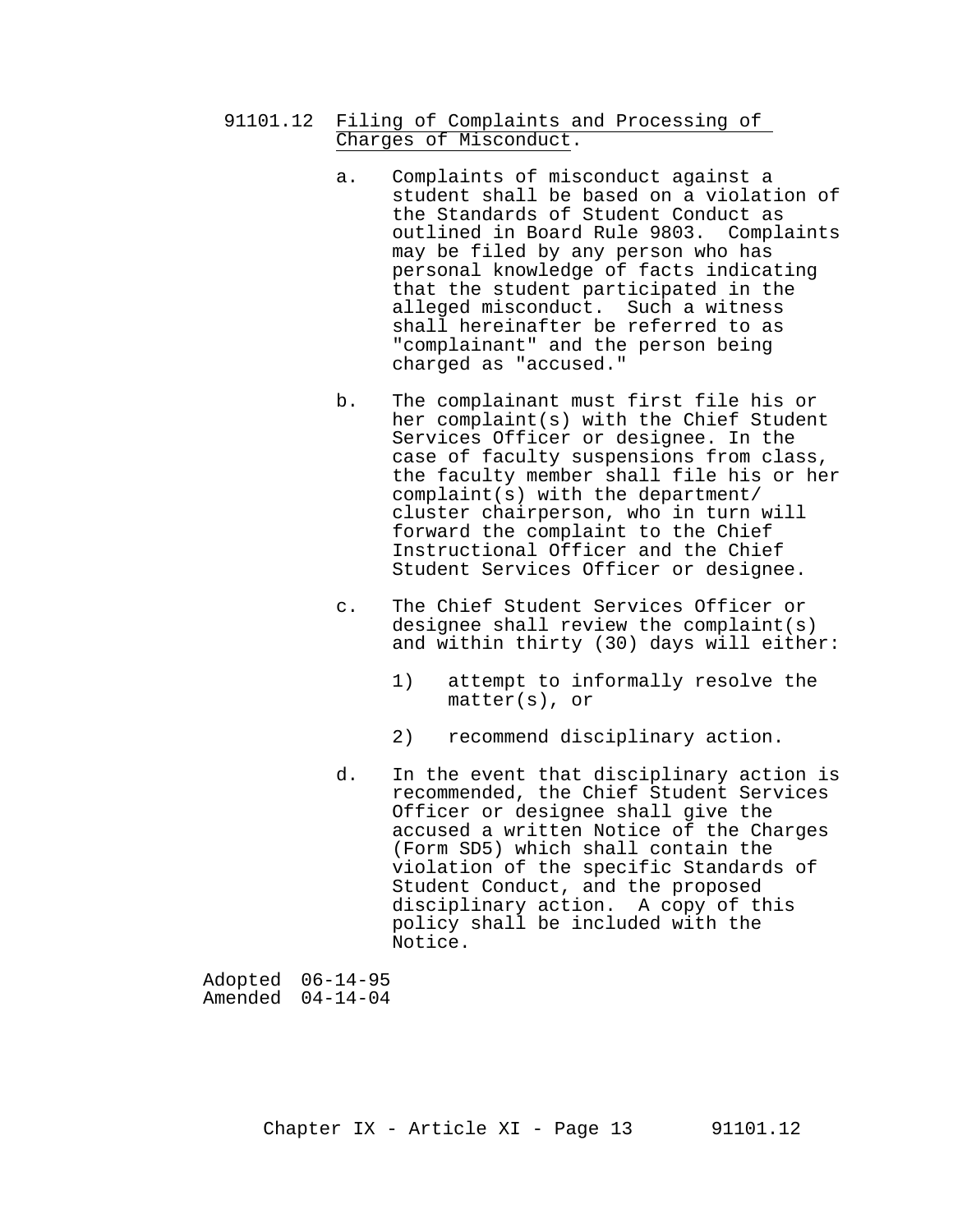- e. The Chief Student Services Officer or designee shall have final authority for dispensing the following disciplinary actions: Warning, Reprimand, Disciplinary Probation, Restitution and/or Suspension for ten (10) days or less.
- f. If the recommended disciplinary action is more severe than those listed in Section (5) above, the appropriate SD forms shall include notification to the accused of his or her right to request a hearing.
- g. If the accused does not request a hearing, the proposed disciplinary action, with the exception of expulsion, will be taken by the President upon recommendation by the Chief Student<br>Services Officer or designee. In the Services Officer or designee. case where expulsion is being recommended, the President shall forward his or her recommendation to the Chancellor's designee, who will forward a recommendation to the Chancellor and the Board of Trustees.
- Adopted 06-14-95<br>Amended 11-03-99  $11-03-99$ 
	- h. The accused shall not be entitled to representation by counsel during the filing of complaints and processing of charges of misconduct.

Adopted 11-03-99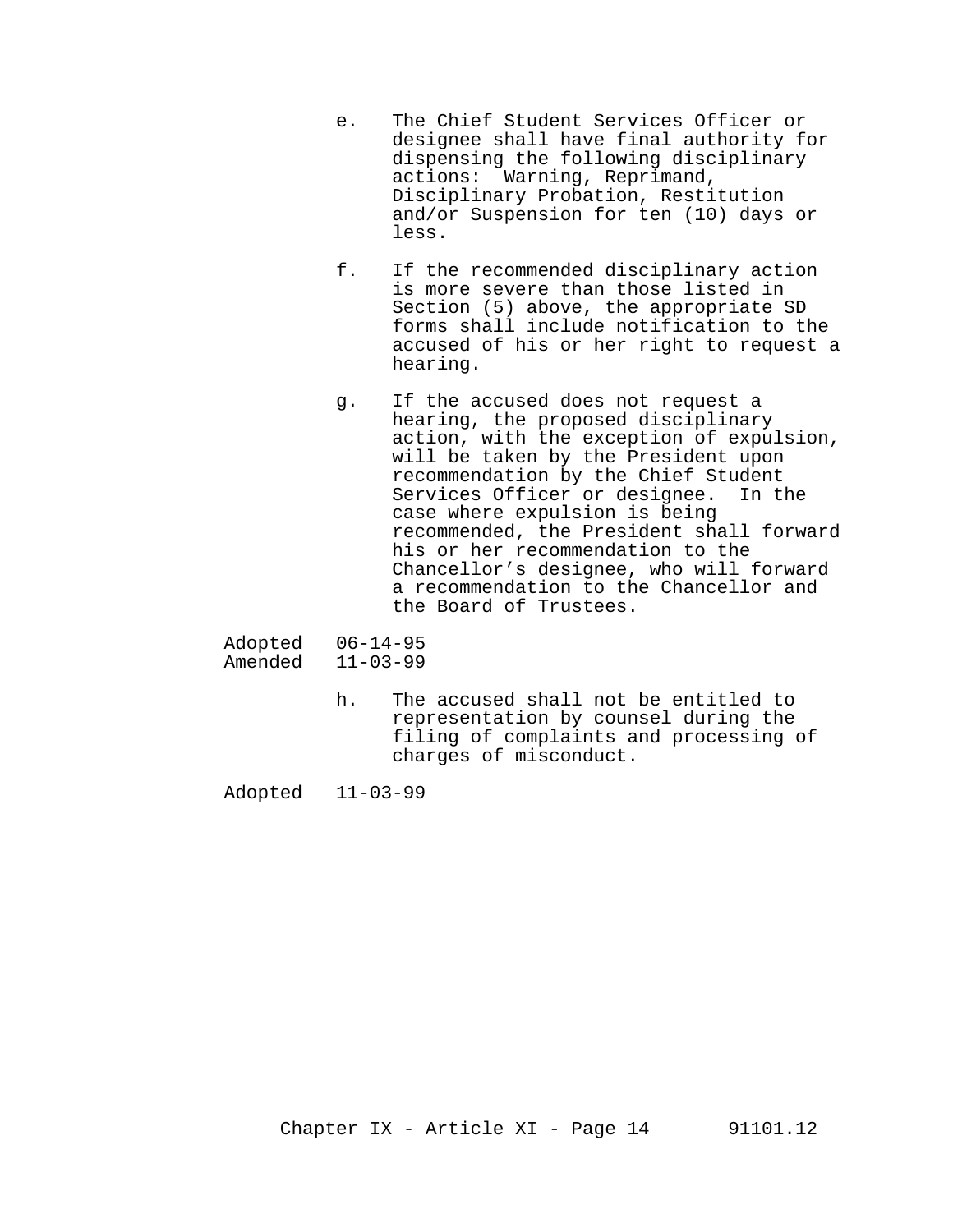- 91101.13 Disciplinary Hearing for Suspensions Less Than Ten (10) Days
	- a. Student Right to a Hearing before the Chief Student Services Officer or designee.
		- 1) The student has a right to a hearing before the Chief Student Services Officer or designee for a suspension less than ten (10) days. Students must request the Hearing before the Chief Student Services Officer or designee within five (5) days of notification of recommended disciplinary action from the Chief Student Services Officer or designee.
		- 2) The student's right to a Hearing shall be forfeited if:
			- a) the student fails to appear at the Hearing without prior notice and a satisfactory explanation, or
			- b) the student leaves the Hearing before its conclusion.
		- 3) The student may waive his/her right to a hearing.

## b. Scheduling A Hearing

- 1) The accused shall receive the Notice of Charges(SD5), which contains the charges, the proposed disciplinary action, and a copy of these procedures.
- 2) The Hearing before the Chief Student Services Officer or designee shall be held within ten (10) days of when the accused requests a hearing. Failure on the part of the accused to appear at the Hearing will constitute a waiver of his or her right to a Hearing pursuant to these

Adopted 06-14-95 Amended 12-19-01 Amended 04-14-04

Chapter IX - Article XI - Page 15 91101.13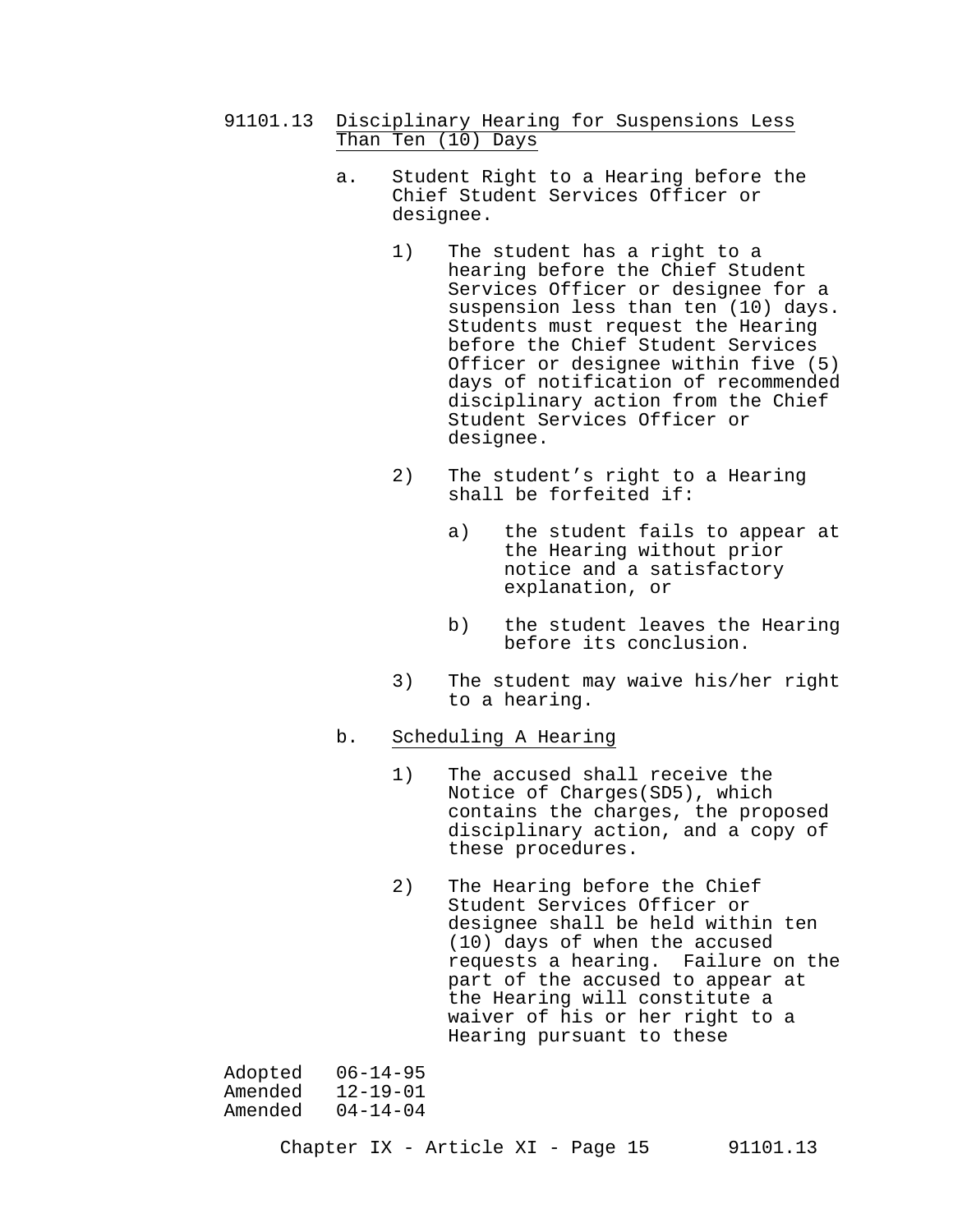procedures. However, if there is prior notification to the Chief Student Services Officer or designee and a satisfactory explanation is given for the student's absence, the Chief Student Services Officer or designee may reschedule the Hearing.

3) The Chief Student Services Officer or designee shall notify the accused in writing of the time and place of the hearing. The notice shall contain information, when appropriate, on the status of the student's financial aid. The notice shall also specify if there is to be an interim exclusion from the college pursuant to Penal Code Section 626.4 and Section 91101.11(b-6) of this Board Rule. Copies of such notice shall also be sent to the student's instructors and college law enforcement.

| Adopted | $06 - 14 - 95$ |
|---------|----------------|
| Amended | $12 - 19 - 01$ |
| Adopted | $04 - 14 - 04$ |

#### c. How the Hearing is to be Conducted

1) The Hearing shall take place before the Chief Student Services Officer or designee. The Hearing shall be conducted in any manner deemed appropriate by the Chief Student Services Officer or designee, provided that the accused is offered due process and given the opportunity to confront any witnesses testifying against him/her and to offer statements of any supporting witnesses.

| Adopted | $06 - 14 - 95$ |
|---------|----------------|
| Amended | $11 - 03 - 99$ |
| Amended | $12 - 19 - 01$ |
| Amended | $04 - 14 - 04$ |
|         |                |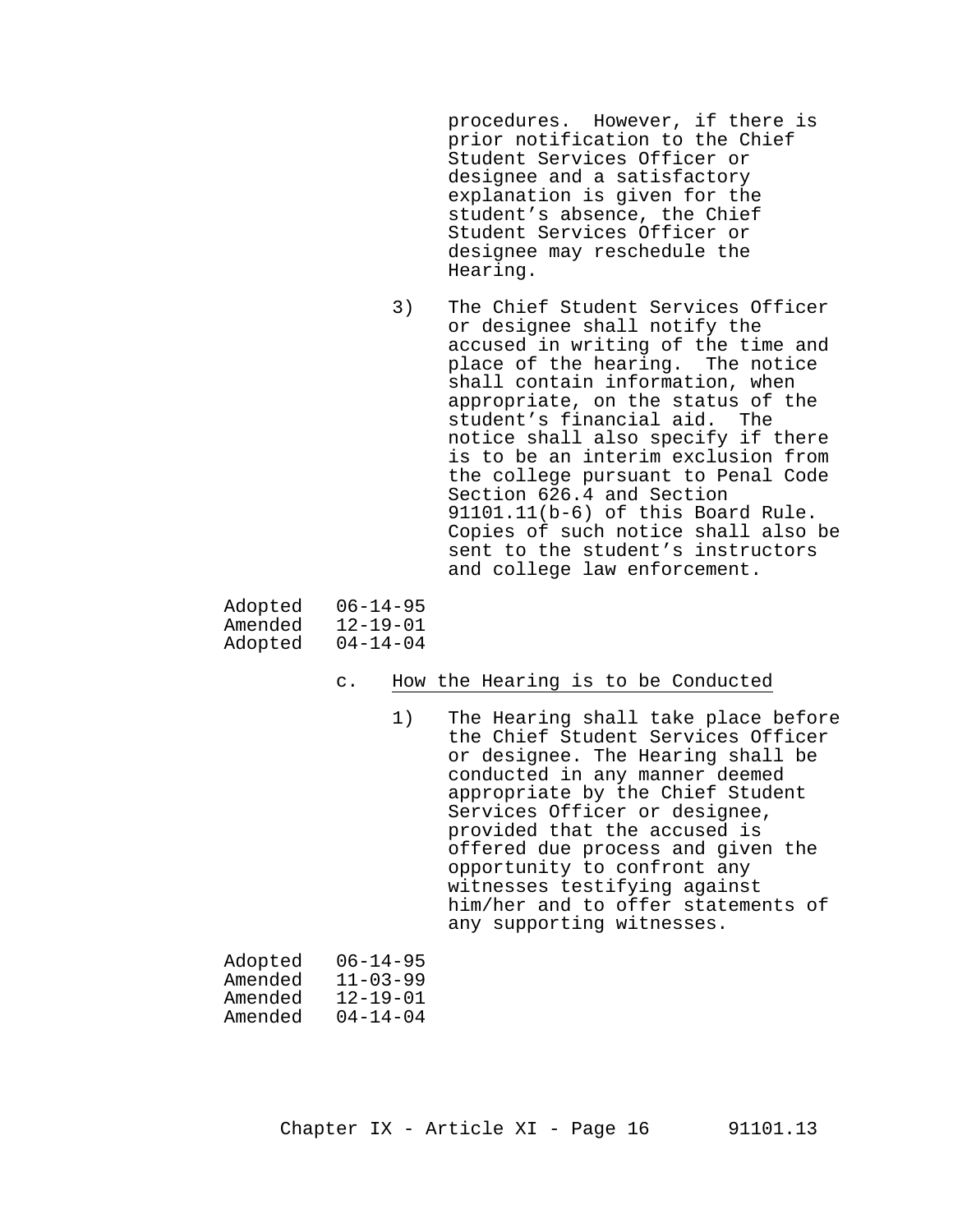- 2) The Hearing shall be closed and confidential. The public shall be excluded from the Hearing. A campus law enforcement officer may be asked to be present during the Hearing.
- 3) Either the accused and/or the Chief Student Services Officer or designee may provide witness testimony at the Hearing and to question witnesses presented by the other. All witnesses shall be excluded except when testifying.
- 4) The accused shall not be entitled to representation counsel.
- 5) If the accused is a minor, he or she shall be entitled to be accompanied by his or her parent or guardian.
- 6) If after conducting the Hearing the Chief Student Services Officer or designee finds adequate support for the charges, the Chief Student Services Officer or designee may suspend the student from one or more classes or activities for a period of up to ten (10) days. The Chief Student Services Officer or designee shall provide the accused with written notice of his or her decision within five (5) days of the Hearing.
- 7) The Chief Student Services Officer or designee's decision shall be final.

| Adopted | $06 - 14 - 95$ |
|---------|----------------|
| Amended | $12 - 19 - 01$ |
| Amended | $04 - 14 - 04$ |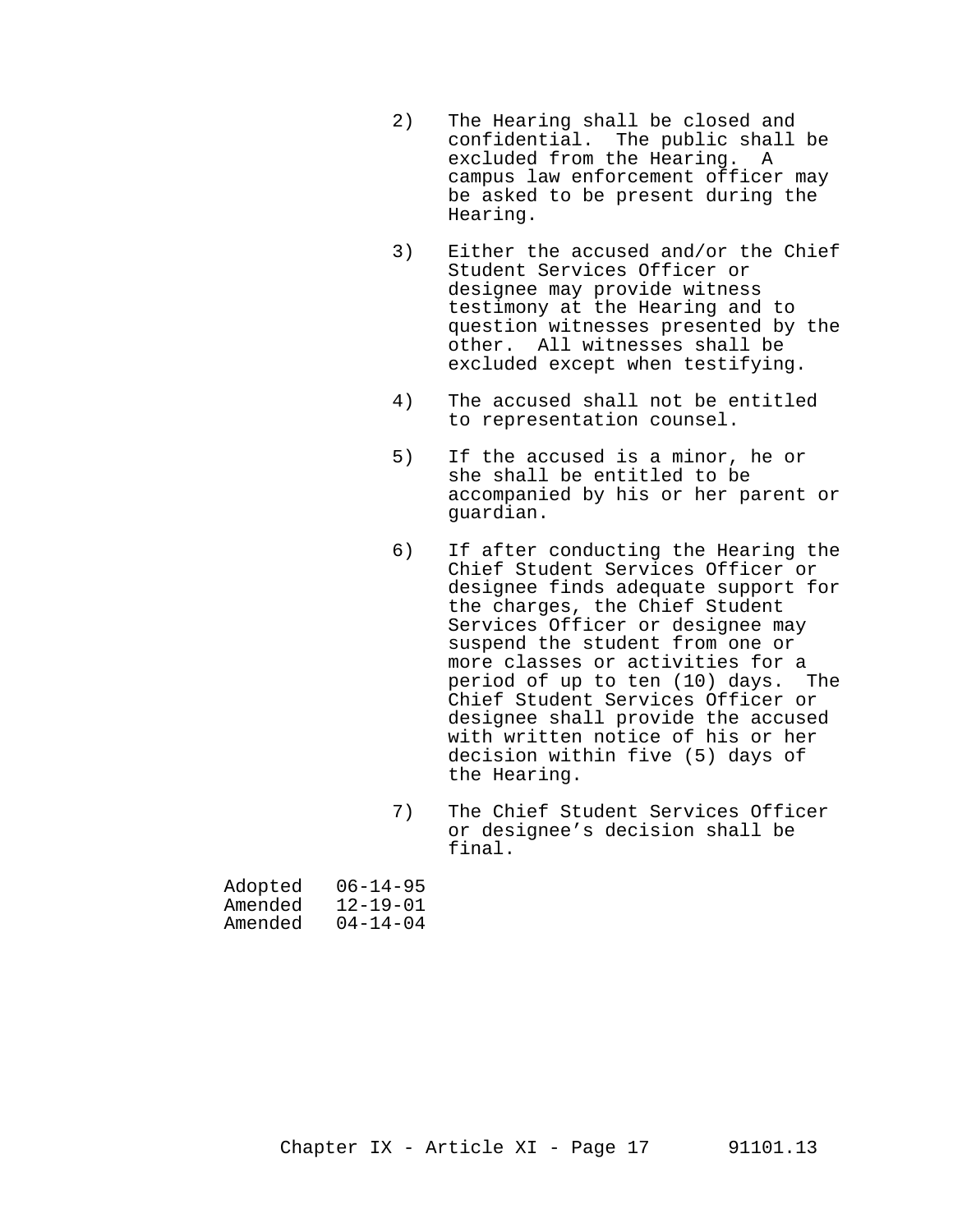91101.14 Disciplinary Hearing for Suspensions Greater than Ten (10) Days Plus Expulsion

#### a. Student Right to a Hearing Before a Hearing Committee

- 1) The student has a right to a Hearing before a Hearing Committee for suspensions greater than ten (10) days and for expulsions. Students must request the Hearing in writing within ten (10) days of notification of recommended disciplinary action.
- 2) The student's right to a Hearing shall be forfeited if:
	- (a) the student fails to appear at the Hearing without prior notice and a satisfactory explanation, or
	- (b) the student leaves the Hearing before its conclusion.
- 3) The student may waive his/her right to a Hearing.
- 4) If a student fails to request a hearing within ten (10) days of notification of recommended disciplinary action, the proposed discipline shall proceed to the next level without a hearing being conducted.

## b. Scheduling a Hearing

1) The accused and the Disciplinary Hearing Committee shall receive the Notice of the Charges (Form SD5) which contains the charge(s), the proposed disciplinary action, and a copy of these procedures.

| Adopted | $06 - 14 - 95$ |
|---------|----------------|
| Amended | $12 - 19 - 01$ |
| Amended | $04 - 14 - 04$ |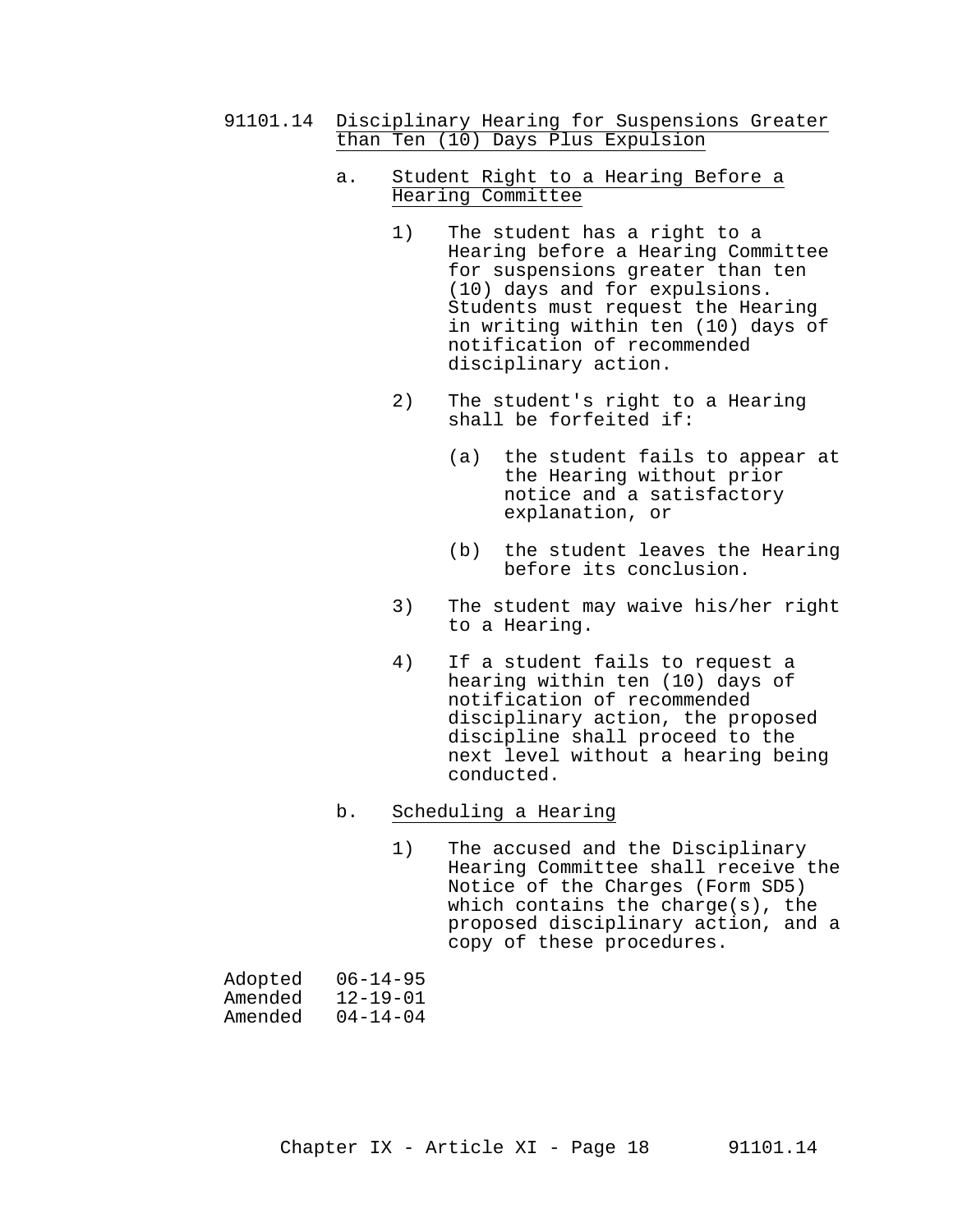- 2) The Hearing shall be held within ten (10) days of when the accused requests a hearing. Failure on the part of the accused to appear at the Hearing will constitute a waiver of his or her right to a Hearing pursuant to these procedures. However, if there is prior notification to the Chief Student Services Officer or designee and a satisfactory explanation is given for the student's absence, the Hearing Officer as designee may reschedule the Hearing.
- 3) The Chief Student Services Officer or designee shall, in writing, notify both the accused and the Disciplinary Hearing Committee of the time and place of the Hearing. The Notice shall contain information, when appropriate, on the status of the student's financial aid. The Notice shall also specify if there is to be an interim exclusion from the college campus pursuant to Penal Code Section 626.4, and Section 91101.11(b-6) of this Board Rule. Copies of such Notice shall also be sent to the student's instructors and campus law enforcement.

| Adopted | $06 - 14 - 95$ |
|---------|----------------|
| Amended | $12 - 19 - 01$ |
| Amended | $04 - 14 - 04$ |

- c. How the Hearing is to be Conducted
	- 1) The Hearing Panel. At the beginning of each school year, the College President shall establish a standing panel from which one or

| Adopted | $06 - 14 - 95$ |
|---------|----------------|
| Amended | $12 - 19 - 01$ |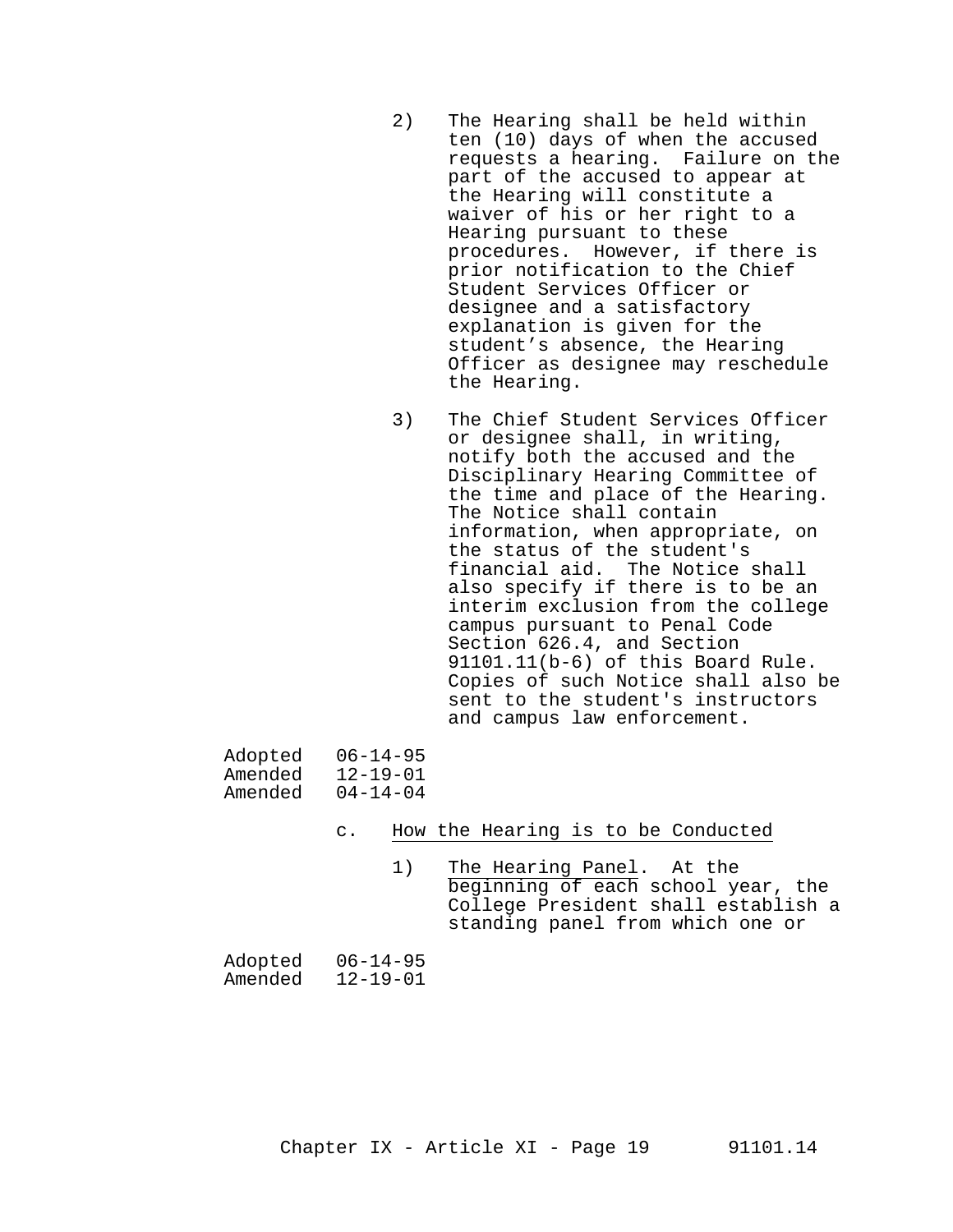more Disciplinary Hearing Committees may be appointed. The Panel shall be made up of the following:

- (a) Five students whose names are submitted to the President by the Associated Students' Organization governing body.
- (b) Five instructors whose names are submitted to the College President by the College Academic Senate.
- (c) Five administrators appointed by the College President.
- Adopted 06-14-95<br>Amended 12-19-01  $12 - 19 - 01$ 
	- 2) The Disciplinary Hearing Committee: From the panel described above, the College President will appoint a committee consisting of one student, one instructor, and one administrator to hear each disciplinary case.
	- 3) The Hearing Committee shall select a Hearing Officer from among its members.
	- 4) Upon appointment to the Hearing Panel all members shall receive copies of these procedures.
	- 5) The hearing shall be closed and confidential. The public shall be excluded from the hearing. All witnesses shall be excluded except when testifying. A campus law enforcement officer may be asked to be present during the Hearing.

| Adopted | $06 - 14 - 95$ |
|---------|----------------|
| Amended | $12 - 19 - 01$ |
| Amended | $04 - 14 - 04$ |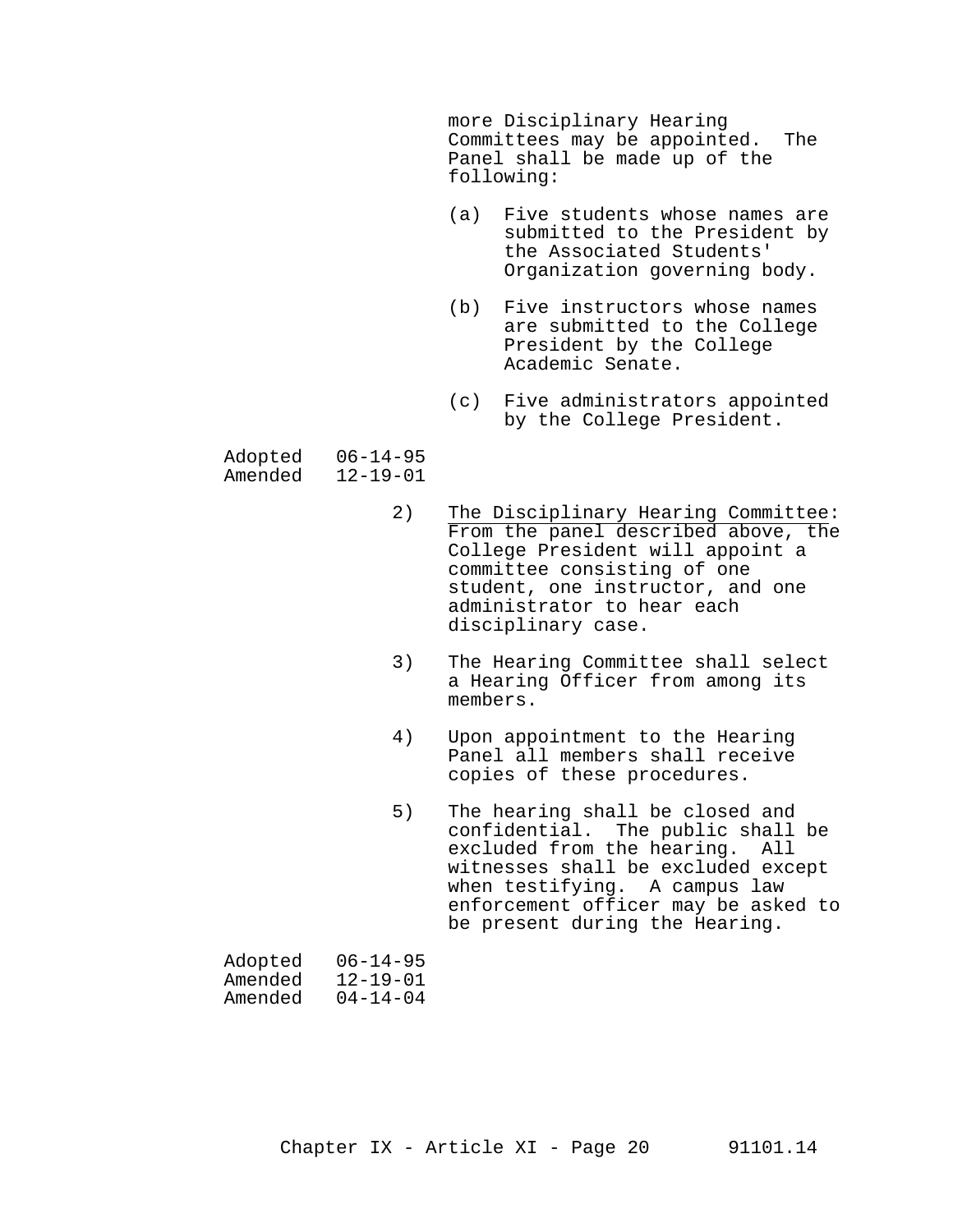- 6) The Committee Chair shall conduct the hearing in any manner he or she deems appropriate, provided that the accused is offered due process and given the opportunity to confront the witnesses testifying against him or her, and to offer the statements of any supporting witnesses. Both the Chief Student Services Officer or designee and the student shall be entitled to call witnesses and to question witnesses presented by the other. A member of the committee may ask questions at any time. Either side may recall a witness, who again may be questioned by both parties and the committee.
- 7) The accused shall not be entitled to representation by counsel.
- 8) If the accused is a minor, he or she shall be entitled to be accompanied by his or her parent or guardian.
- 9) If the student fails to appear at the requested hearing then the hearing will be cancelled. If the student leaves the hearing before its conclusion, the Hearing Committee shall decide on whether to continue the hearing and make recommendations on appropriate disciplinary action.
- 10) If the Disciplinary Hearing Committee finds adequate support for the charge(s), it shall recommend appropriate disciplinary action pursuant to Board Rule 91101.11, Section b (6-10).

| $06 - 14 - 95$ |
|----------------|
| $12 - 19 - 01$ |
| $04 - 14 - 04$ |
|                |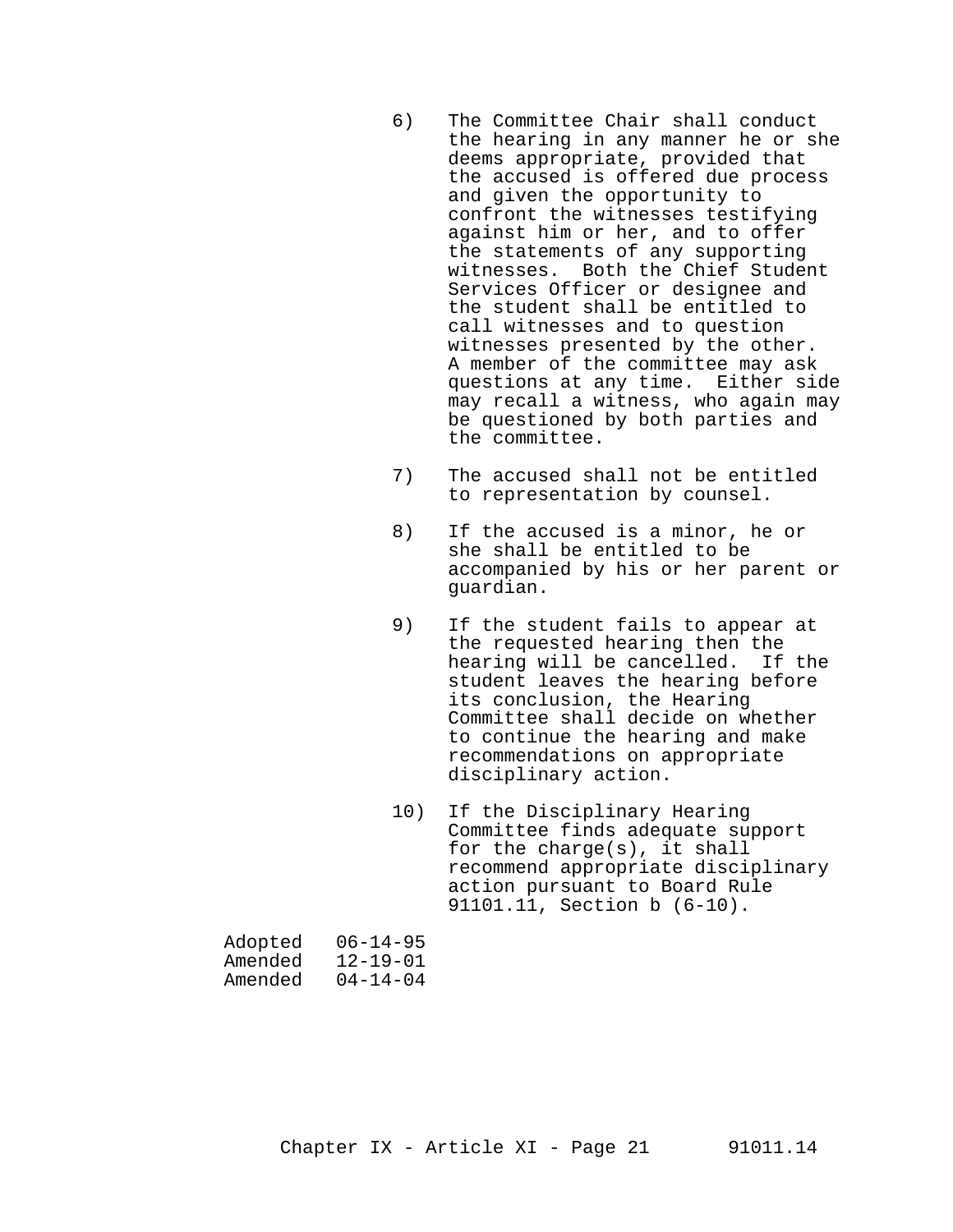d. The Disciplinary Hearing Committee's Recommendation. Within five (5) days of the hearing, the Hearing Officer shall deliver to the College President a written report giving specific findings of fact as to each charge and making recommendations for action arrived at by<br>a majority vote of the committee. The a majority vote of the committee. findings of fact shall recite what factual evidence, in the opinion of the committee, supported or failed to support each charge. The findings shall further show which, if any, of the charges the committee believes were substantiated. The recommendations for action shall be specific.

| Adopted | $06 - 14 - 99$ |
|---------|----------------|
| Amended | $12 - 19 - 01$ |
| Amended | $04 - 14 - 04$ |

- 91101.15 College President's Decision
	- a. The College President shall examine the record of the Hearing, and shall within ten (10) days, or for good cause, as soon thereafter as practicable, of receipt of the Disciplinary Hearing Committee's Recommendation render his or her decision. The President may affirm the Recommendation of the Disciplinary Hearing Committee, or may alter it, imposing a more or less severe action. A copy of the President's decision shall be sent to the student, or in the case of a minor to his or her parent or guardian. A copy of the President's decision shall be placed in the student's file, and copies shall be forwarded to the Chief Student Services Officer or designee, Chief Instructional Officer, Registrar and campus law enforcement.

| Adopted | $06 - 14 - 95$ |
|---------|----------------|
| Amended | $10 - 18 - 00$ |
| Amended | $12 - 19 - 01$ |
| Amended | $04 - 14 - 04$ |
| Amended | $05 - 26 - 10$ |
|         |                |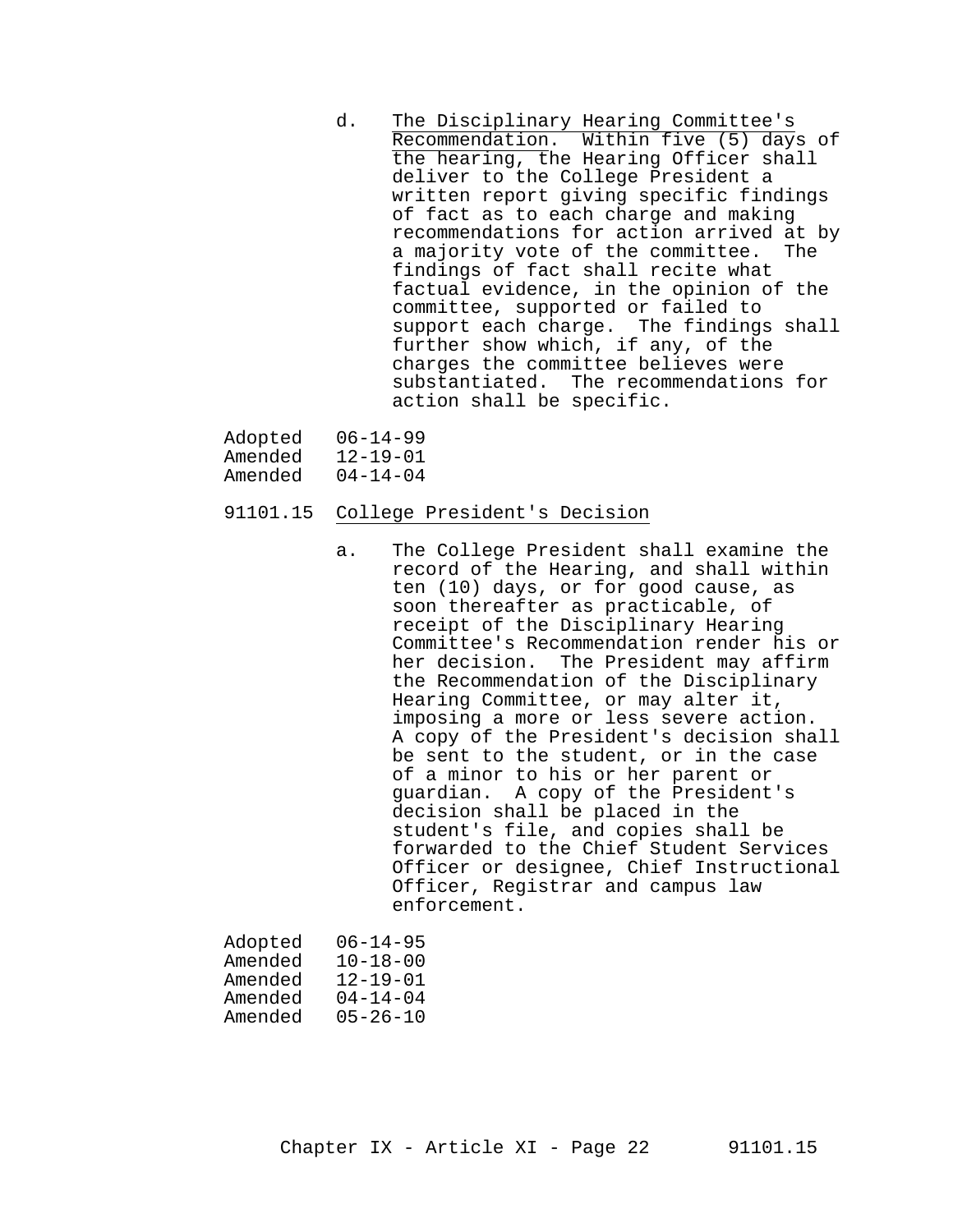- b. If the decision is to suspend a student for more than ten (10) days, the College President's decision shall be final. The President shall notify the Chancellor or designee, (EC 76031). The College President shall also notify the Presidents of the other colleges in the Los Angeles Community College District of any decision to suspend a student. A student who has been suspended shall not be allowed to enroll in any other college in the District for the period of the suspension (EC 76031). Students suspended from activities, services or an instructional program shall not be allowed to enroll in comparable programs or participate in similar services and/or activities at any other college in the District.
- c. If the decision is to recommend a student's expulsion, the College President shall recommend such action to the Chancellor, who will proceed according to section 91101.17 of these procedures. Only the Board of Trustees is authorized to take expulsion actions (EC 76037). The Vice Chancellor of Educational Services shall inform the Presidents of the other colleges in the District of any expulsion actions by the Board of Trustees.
- d. If the recommendation is to expel a student, the College President shall inform the student of his or her right to appeal the decision to the Board of Trustees by filing the appeal with the Chancellor or designee, pursuant to Section 91101.16 of these procedures.

| $06 - 14 - 95$ |
|----------------|
| $11 - 03 - 99$ |
| $10 - 18 - 00$ |
| $05 - 26 - 10$ |
|                |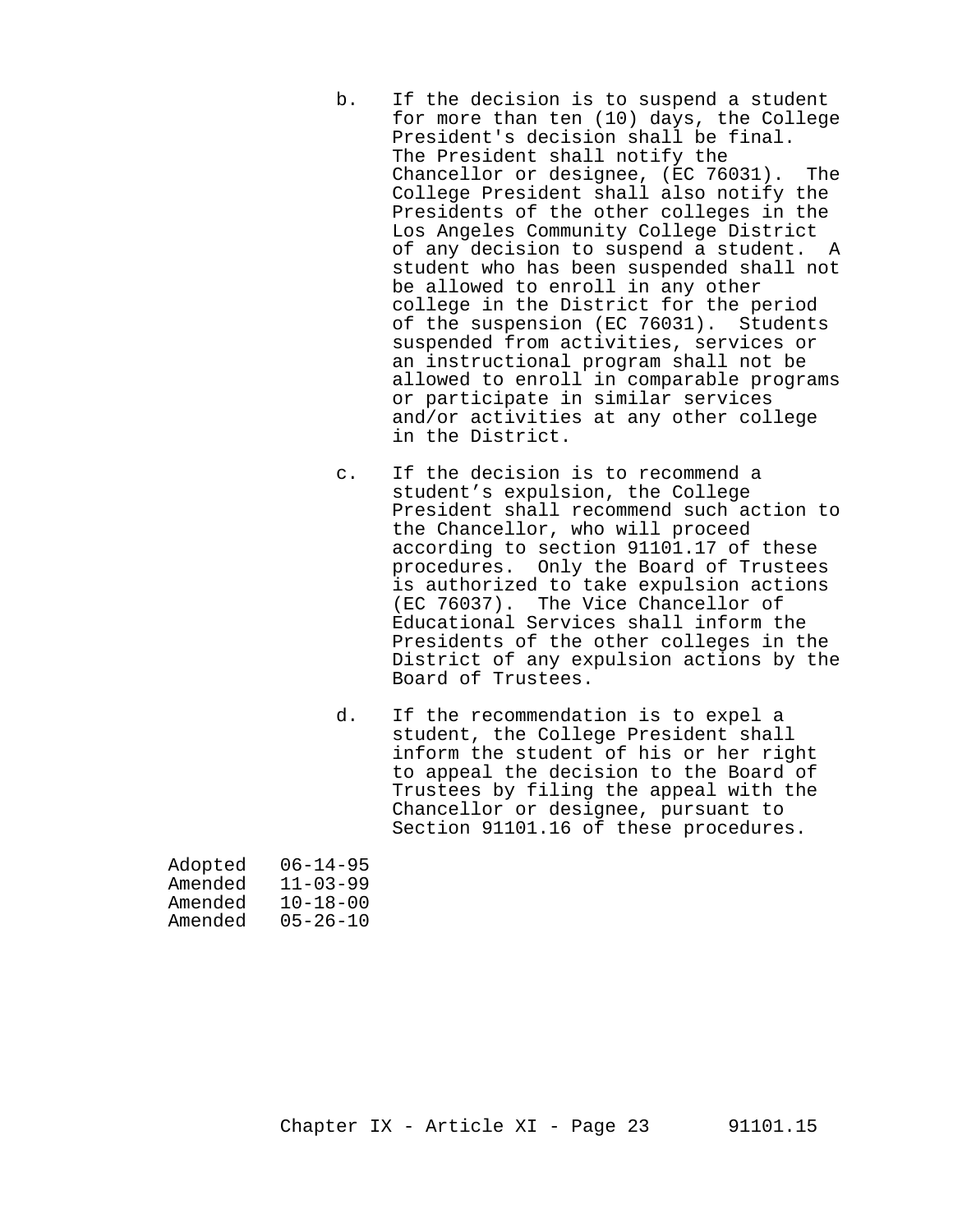- e. When the decision is to recommend expulsion of a student to the Board of Trustees, the College President may suspend the student pending action by the Board.
- Adopted 06-14-95
- 91101.16 Appeal
	- a. The student may appeal the College President's decision to recommend expulsion to the Board of Trustees by filing an appeal with the Chancellor. Any such appeal shall be submitted in writing within five (5) days following receipt of the College President's decision and shall state specifically the grounds for appeal. The appeal shall be based only on the disciplinary record and the College President's decision.

| Adopted | $06 - 14 - 95$ |
|---------|----------------|
| Amended | $11 - 03 - 99$ |
| Amended | $10 - 18 - 00$ |
| Amended | $12 - 19 - 01$ |
|         |                |

b. The student may be represented by counsel when filing an appeal to the Board of Trustees.

Adopted 06-14-95

- c. The appeal and the recommended disciplinary action shall be consolidated and the Board shall consider the action as one.
- Adopted 06-14-95<br>Amended 10-18-00  $10-18-00$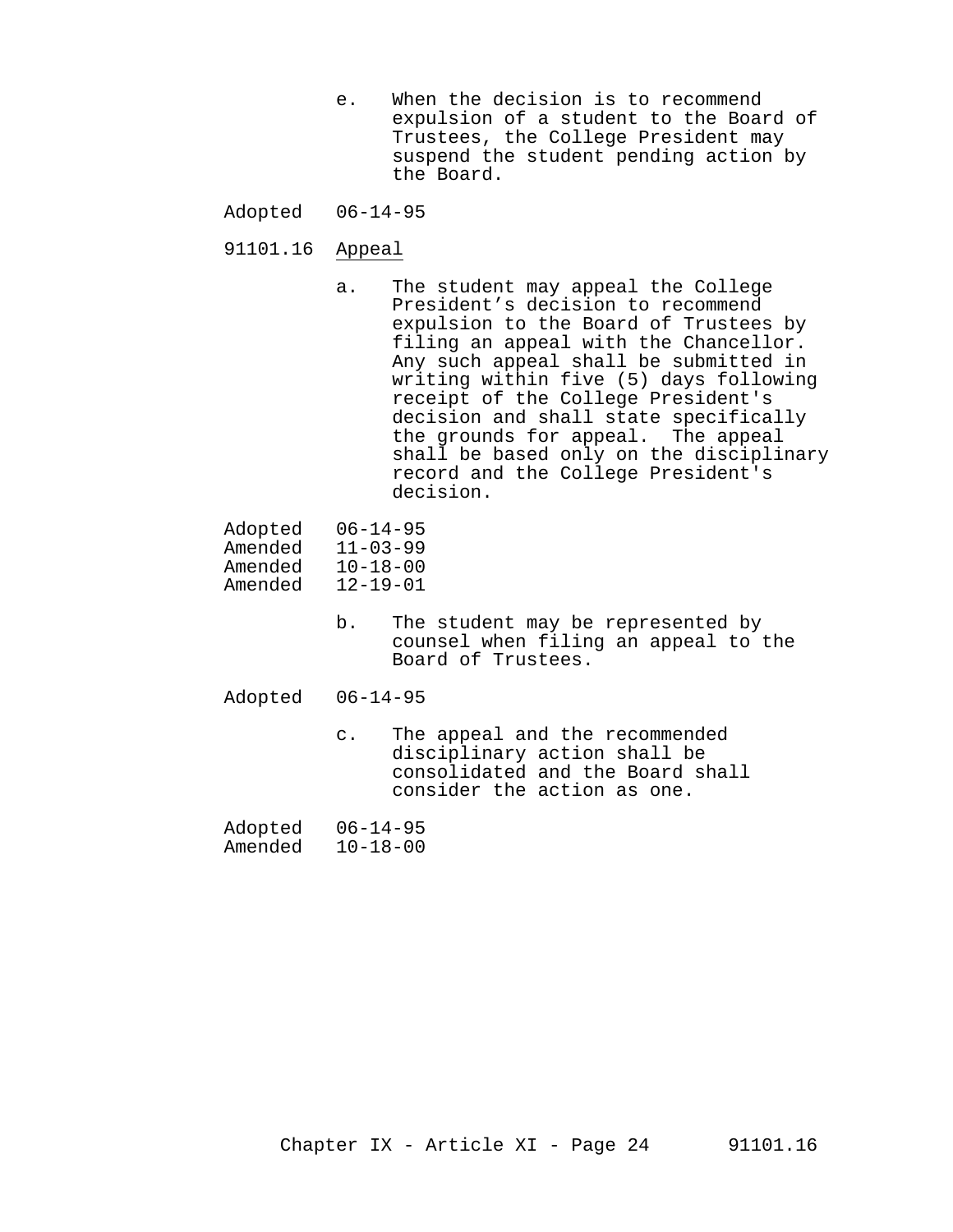#### 91101.17 Board Action

- a. Upon recommendation to the Board of Trustees for expulsion, the College President shall immediately transmit to the Chancellor or designee the entire disciplinary hearing record.
- b. The Chancellor or designee shall review the disciplinary record and shall make a recommendation to the Chancellor. If the recommendation is to proceed with the President's decision for expulsion, and if the Chancellor accepts the recommendation, the Board of Trustees shall then be provided with copies of the recommendation and the disciplinary hearing record. If the Chancellor does not accept the President's recommendation for expulsion, the matter shall be returned to the college for further action.
- Adopted 06-14-95
- Amended 11-03-99<br>Amended 10-18-00
- Amended 10-18-00<br>Amended 12-19-01
- $12 19 01$ 
	- c. The Board shall consider student disciplinary actions at any regularly scheduled meeting held within 30 days of receipt of the recommendation by the Chancellor's Office.

| Adopted | $06 - 14 - 95$ |
|---------|----------------|
| Amended | $11 - 03 - 99$ |

Chapter IX - Article XI - Page 25 91101.17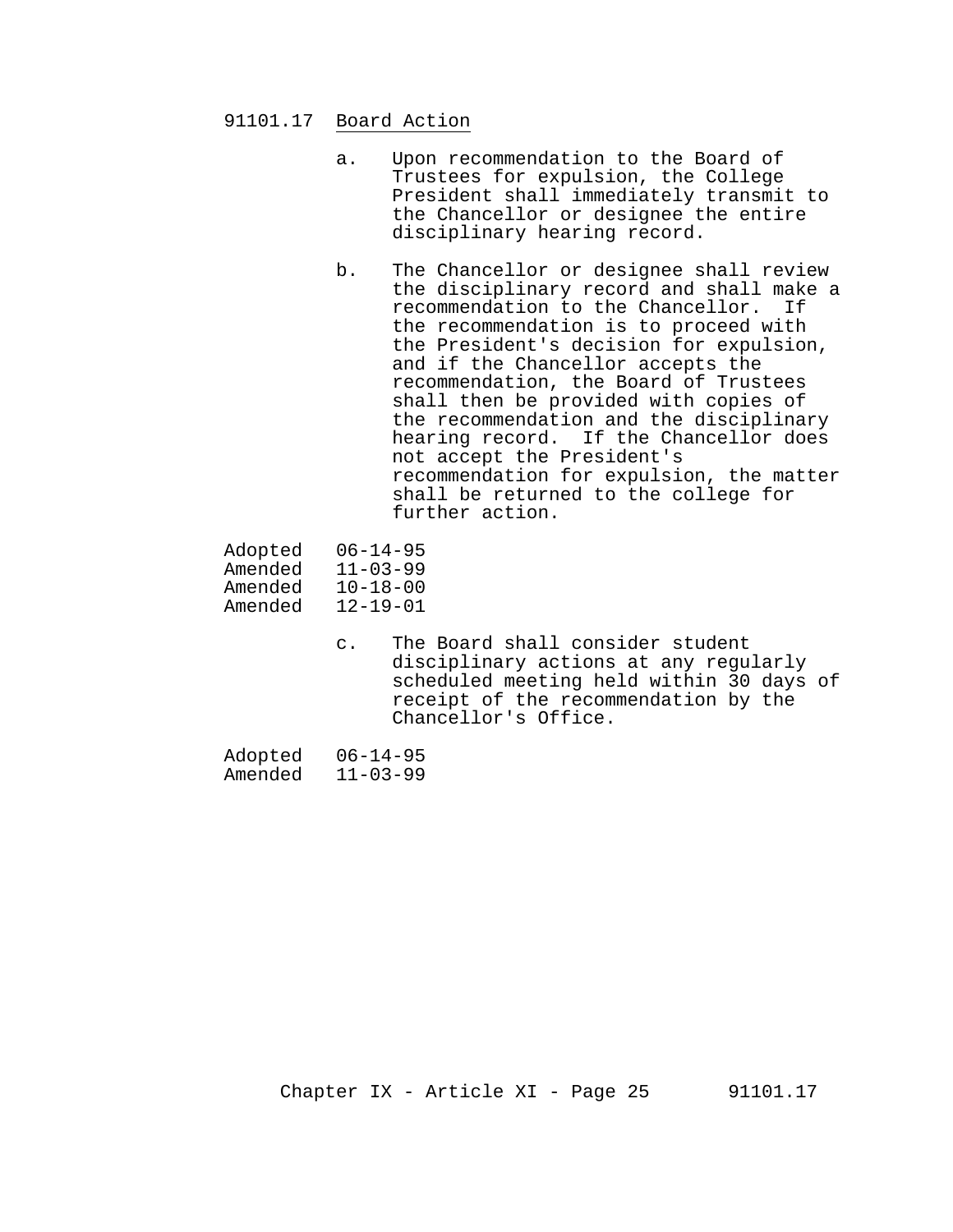d. The Chancellor or designee, shall, in writing, by first class mail, notify the student, or in the case of a minor, his or her parent or guardian, of the intent of the Board to hear the matter of his or her expulsion. Unless the student, or his or her parent or guardian, request in writing, within 48 hours after receipt of such written notice of intention, that the Board consider the matter in a public meeting, then the hearing to consider such matters shall be conducted by the Board in closed session, without the student and his or her parent or counsel present. If such written request is served upon the Chancellor, the meeting shall be public, except that any discussion at such meeting that might be in conflict with the right to privacy of any student, other than the student requesting the public meeting, or on behalf of whom such meeting is requested, or the right of privacy of any employee, then the meeting shall be in closed session, without the student, his or her parent or counsel present. Whether the matter is considered in a closed session or in a public meeting, the final action of the Board shall be taken in a public meeting and the result of such action shall be a public record (EC 72122).

Adopted 06-14-95<br>Amended 11-03-99  $11 - 03 - 99$ 

> e. If the student is being represented by counsel in his or her appeal to the Board of Trustees, the student's counsel can only address the Board in open session.

Adopted 06-14-95

Chapter  $IX - Article XI - Page 26$  91101.17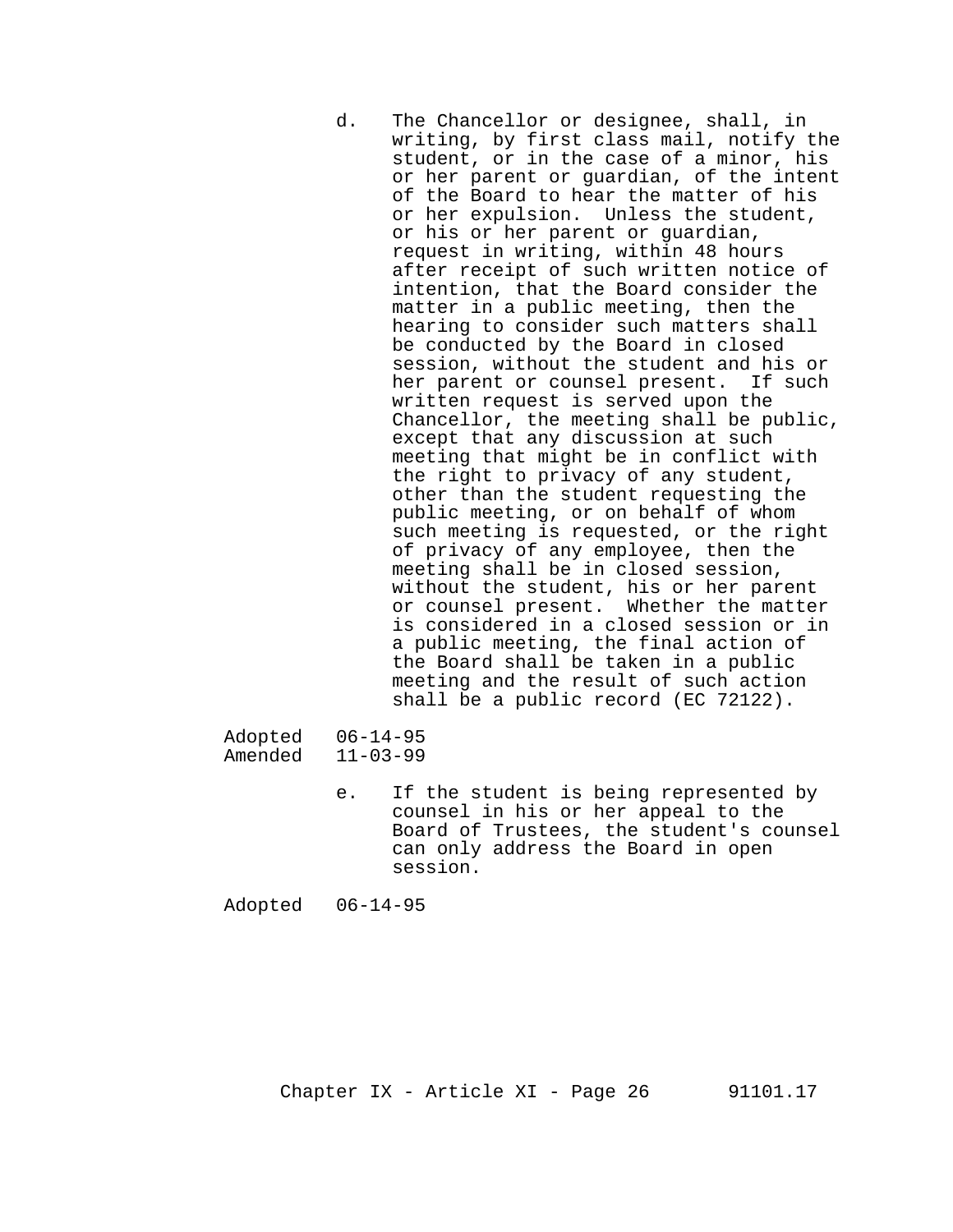- f. Upon review, the Board will either confirm, modify, remand, or reject the recommendation of the Chancellor. The Board's action shall be limited to a review of the disciplinary record and the recommendations of the Hearing Committee, the College President and<br>Chancellor. The Board shall not The Board shall not consider any evidence outside that record. The Board's action shall be final and binding on all parties.
- Adopted 06-14-95<br>Amended 11-03-99

#### $11-03-99$

#### 91101.18 Reconsideration

- a. Reconsideration from Suspension
	- 1) A student who has been suspended subject to reconsideration after a specific period of time may not seek reconsideration of the action until the time specified by the suspension action has elapsed. Any premature request for reconsideration will be returned to the former student. In order for the reconsideration request to be acted upon, the former student must present evidence that he or she has met all the grounds specified for reconsideration. Any reconsideration request that does not address the grounds specified for reconsideration shall be returned to the student.

Adopted 06-14-95<br>Amended 12-19-01 Amended

> 2) Any request for reconsideration of a suspension shall be made in writing to the College President.

Adopted 06-14-95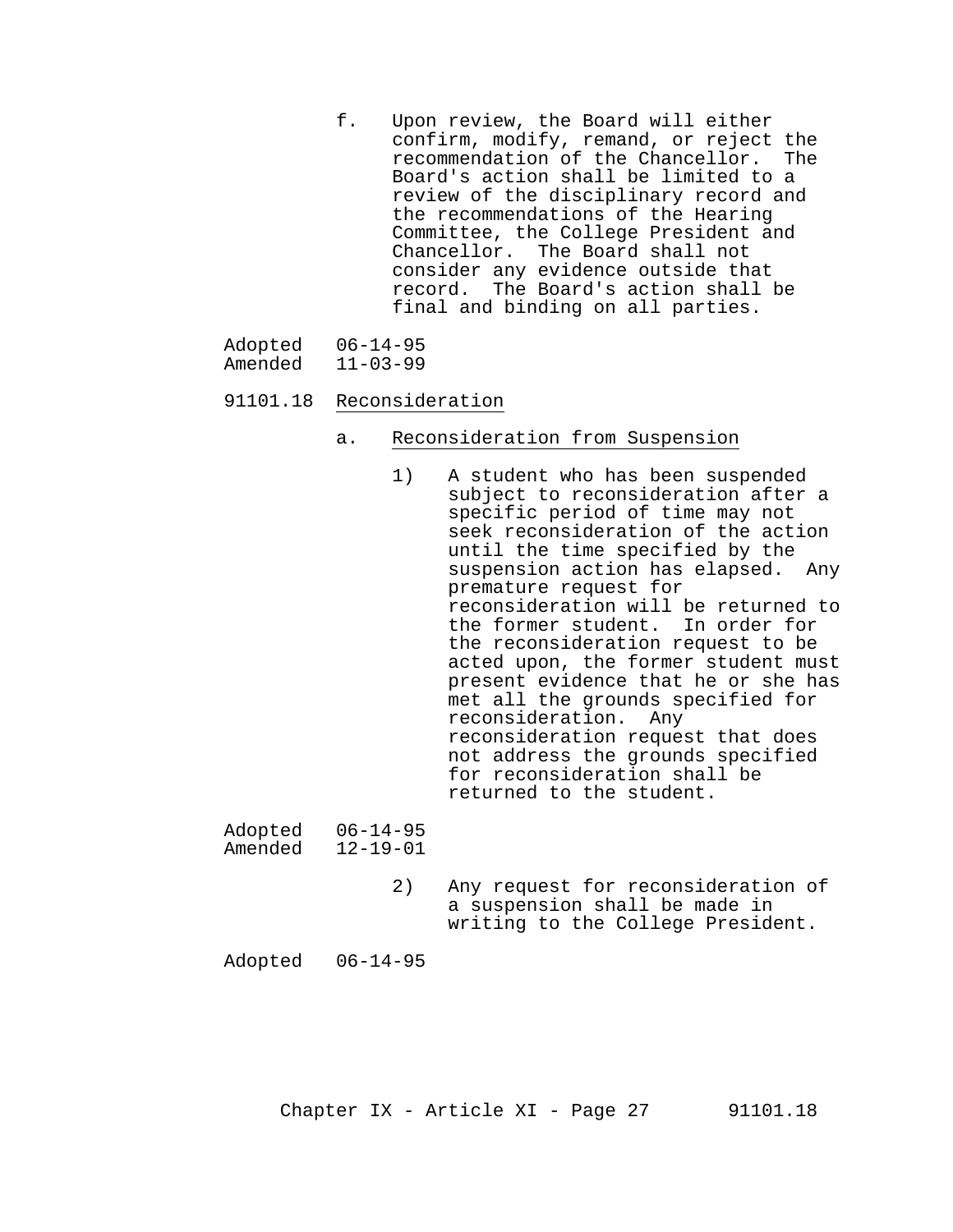The request for reconsideration shall be labeled as such and must state each ground on which the student seeks reconsideration of the President's suspension decision.

- 3) The President or his or her designee shall review the request for reconsideration together with the disciplinary record relating to the suspension to assure that the request satisfies the requirements set forth in the suspension decision and that all pertinent information has been received.
- 4) Within ten (10) days of receipt of the request for reconsideration, the College President shall respond in writing. The College President's decision shall be based on the following standards:
	- (a) If the student has met the conditions for reconsideration, the College President shall approve readmission to the college and the District.
	- (b) If the student has not met the conditions for reconsideration, the College President shall:
		- (1) Extend the period of suspension for one more term, or
		- (2) Recommend permanent expulsion to the Board of Trustees.

Adopted 06-14-95

Chapter IX - Article XI - Page 28 91101.18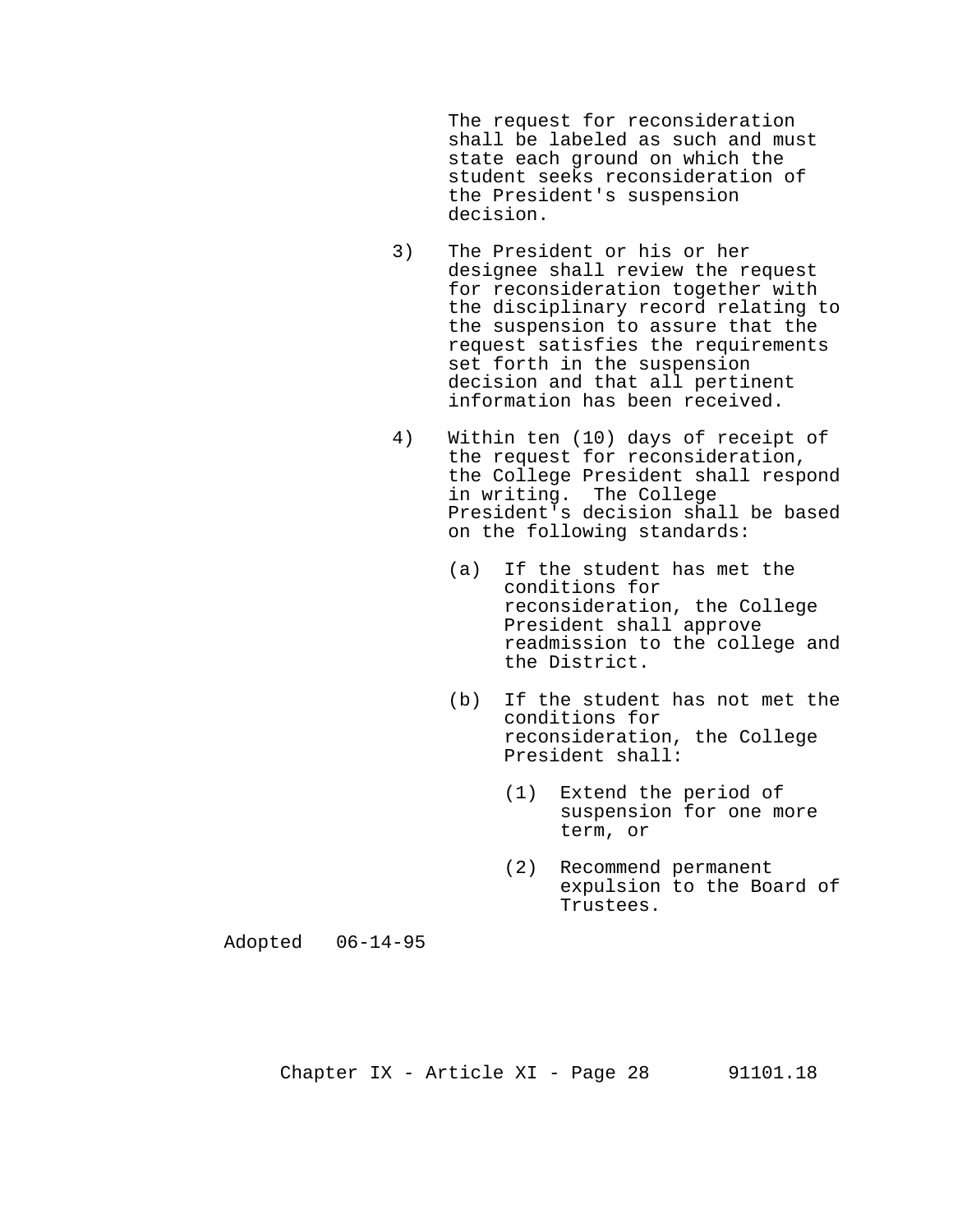5) The College President shall notify the Chancellor and the presidents of the other colleges in the Los Angeles Community College District of his or her decision, with copies to the Chief Student Services Officer or designees, Chief Instructional Officers and campus law enforcement.

| Adopted | $06 - 14 - 95$ |
|---------|----------------|
| Amended | $11 - 03 - 99$ |
| Amended | $04 - 14 - 04$ |

6) In the event that the President's decision is to recommend permanent expulsion, the recommendation shall proceed pursuant to Section 91101.17 above.

| Adopted | $06 - 14 - 95$ |
|---------|----------------|
| Amended | $11 - 03 - 99$ |

#### b. Reconsideration from Expulsion.

1) A student who has been expelled subject to reconsideration after a specific period of time may not seek reconsideration of the action until the time specified by the expulsion action has elapsed. Any premature request for reconsideration will be returned to the former student. In order for the reconsideration request to be acted upon, the former student must present evidence that he or she has met all the grounds specified for reconsideration. Any reconsideration request that does not address the grounds specified for reconsideration shall be returned to the student.

Adopted 06-14-95

Chapter  $IX - Article XI - Page 29$  91101.18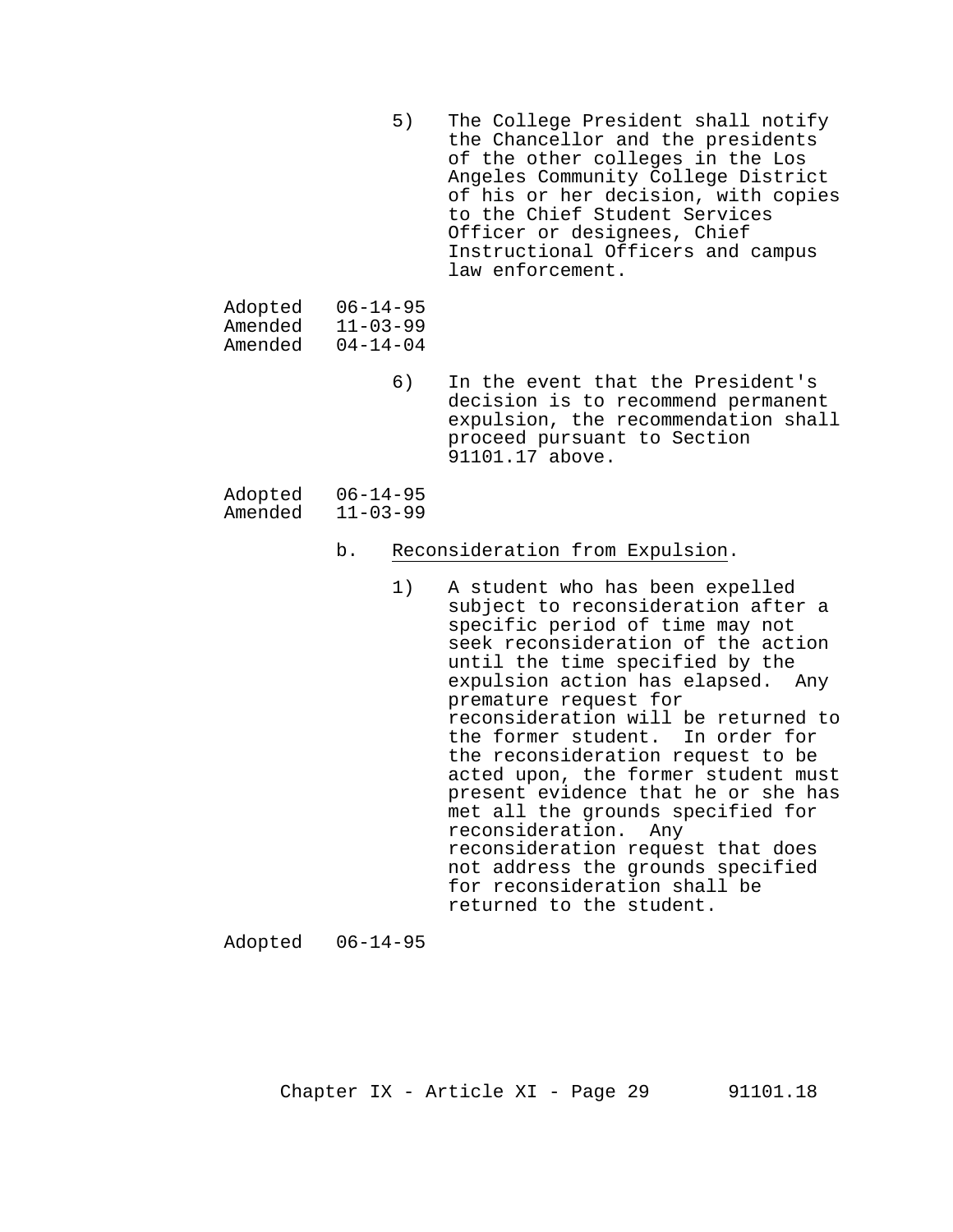- 2) Any request for reconsideration of an expulsion shall be made in writing to the Chancellor. The request for reconsideration shall be labeled as such, and must state each ground on which the student seeks reconsideration of the Board of Trustees' decision.
- 3) The Chancellor, or designee, shall review the request for reconsideration together with the disciplinary record relating to the expulsion to assure that the request satisfies the requirements set forth on the expulsion decision and that all pertinent information has been received.

| Adopted | $06 - 14 - 95$ |
|---------|----------------|
| Amended | $11 - 03 - 99$ |

- 4) The Chancellor shall make a recommendation to the Board of Trustees, as appropriate, based on the following standards:
	- (a) If the student has met all of the conditions for reconsideration, the Chancellor shall recommend readmission of the student to the college and the District.
	- (b) If the student has not met the conditions for reconsideration, the Chancellor or designee shall recommend denial of the reconsideration request.

| Adopted | $06 - 14 - 95$ |
|---------|----------------|
| Amended | $11 - 03 - 99$ |
| Amended | $12 - 19 - 01$ |

Chapter  $IX - Article XI - Page 30$  91101.18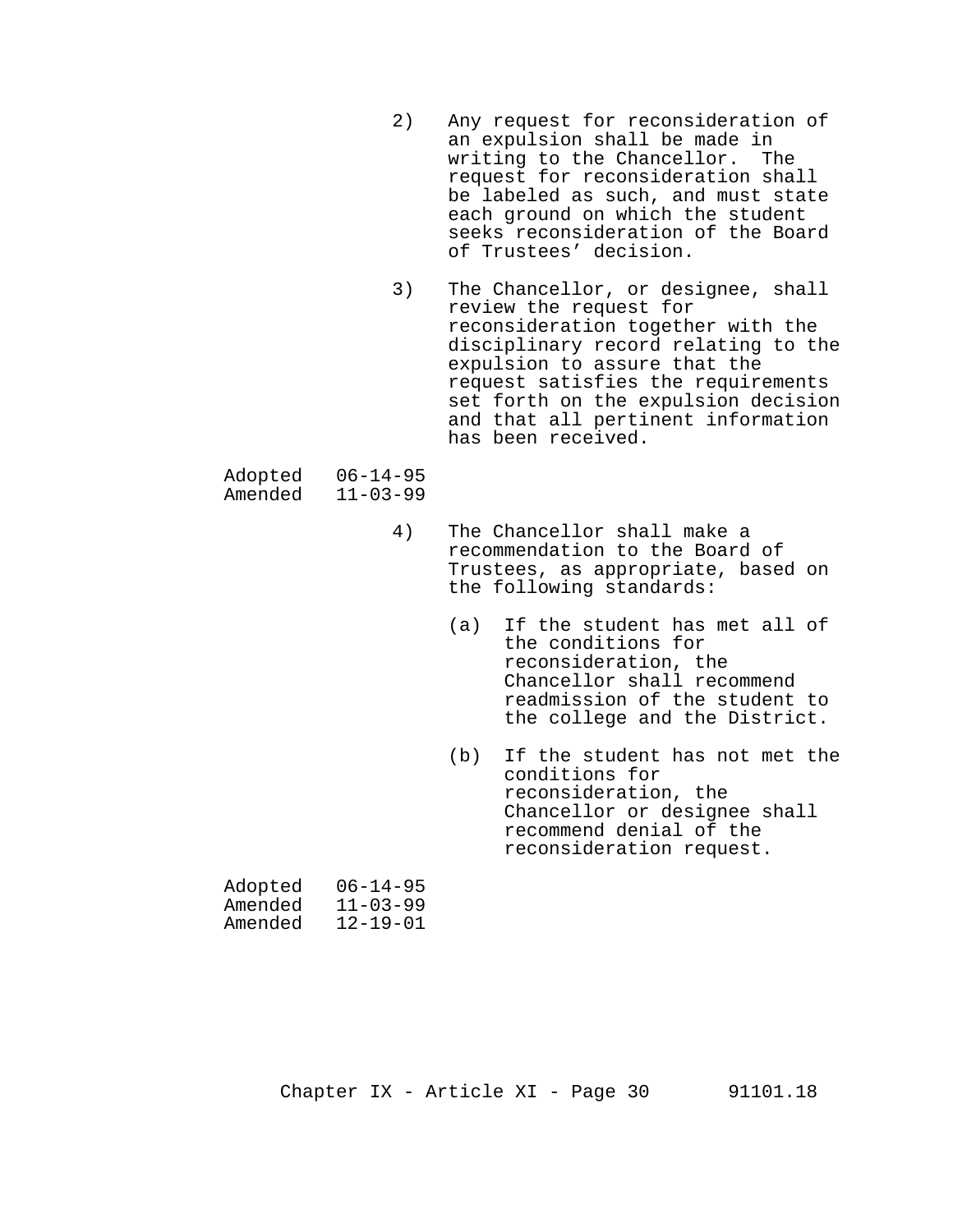- 5) The Chancellor, in consultation with his/her other members of his/her staff, shall formulate a recommendation and forward it to the Board of Trustees.
- 6) The Board shall consider student disciplinary actions at any regularly scheduled meeting held within 30 days of receipt of the recommendation by the Chancellor's Office.
- 7) The Chancellor or designee shall notify the Presidents of the colleges in the Los Angeles Community College District of the Board of Trustees' decision, with copies to the Chief Student Services Officer or designee, Chief Instructional Officers and campus law enforcement.

| Adopted | $06 - 14 - 95$ |
|---------|----------------|
| Amended | $11 - 03 - 99$ |
| Amended | $04 - 14 - 04$ |

- 91101.19 General Provisions
	- a. The fact of any disciplinary action and the reasons therefore shall be recorded on the student's records subject to access, review and comment by the student as authorized by the Family Education Rights and Privacy Act (20 USC Section 132 g) and Education Code Section 76200 et seq. All access or release of such records to members of the public shall also be in accordance with applicable state and federal laws. Student disciplinary records shall be maintained in the office of the Chief Student Services Officer or designee.

| Adopted | $06 - 14 - 95$ |
|---------|----------------|
| Amended | $11 - 03 - 99$ |
| Amended | $12 - 19 - 01$ |
| Amended | $04 - 14 - 04$ |

Chapter IX - Article XI - Page 31 91101.19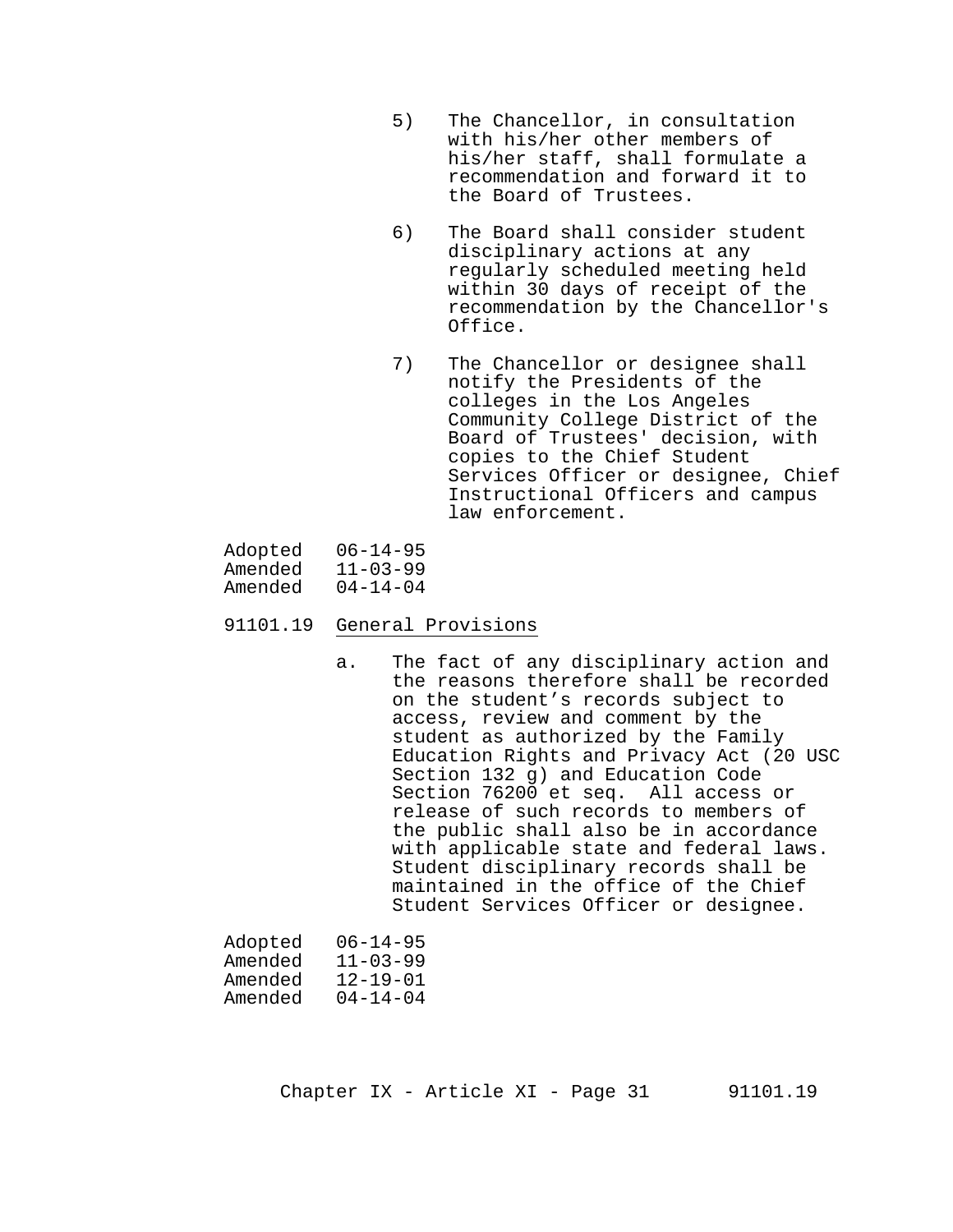- b. Any specified time limits stated in these procedures may be shortened or lengthened by mutual concurrence of all parties.
- c. If students are suspended, which includes immediately suspended or suspended subject to reconsideration, or expelled from any of the colleges of the Los Angeles Community College District, they shall not appear on any of the campuses or at the District Office (The Educational Services Center) without authorization by the Chief Student Services Officer or designee at the campus, or the Chancellor or Chancellor's designee at the District Office, and must have a Campus/District law enforcement escort.
- d. If a student is expelled from a/an instructional program(s) in the District, he or she may not enroll in that/those specific instructional program(s) at any college in the District. A student who is expelled from a/an instructional program(s) may be allowed to enroll in other classes in the District in accordance with the existing admission requirements and procedures.
- e. Failure of the student to appeal any determination at any step within the specified time limits shall be deemed acceptance by the student of the last determination rendered.

| Adopted | $06 - 14 - 95$ |
|---------|----------------|
| Amended | $11 - 03 - 99$ |
| Amended | $10 - 18 - 00$ |
| Amended | $04 - 14 - 04$ |

Chapter IX - Article XI - Page 32 91101.19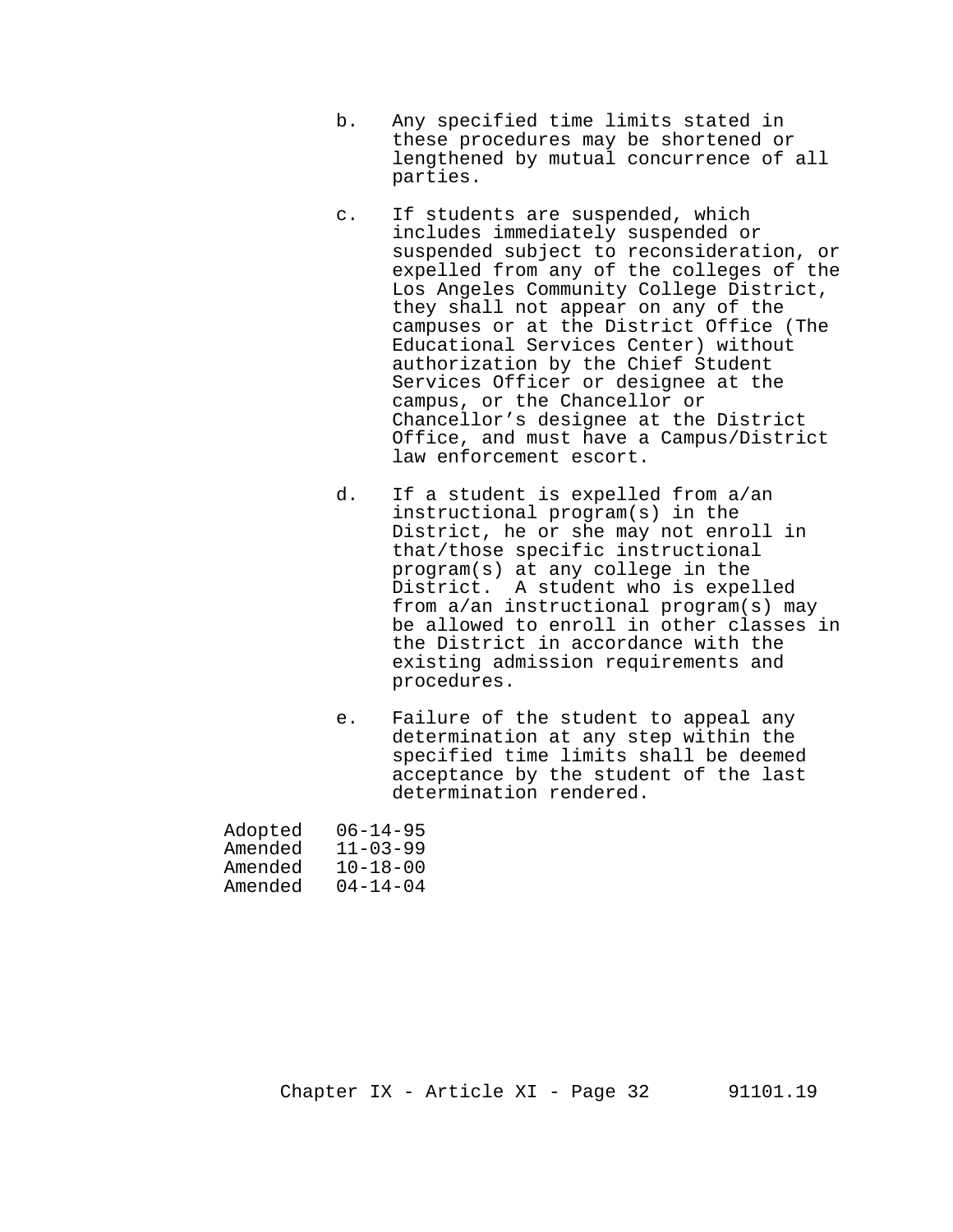- f. Written notice to a student pursuant to these procedures shall be sufficient if sent by first class mail to the last known address of the student currently on file at the college. Notice shall be deemed given on the day of said mailing. Notice shall be in the English language.
- g. The President or designee shall, upon the suspension, which includes immediate suspension or suspension subject to reconsideration, or expulsion of any student, notify the appropriate law enforcement authorities of any acts of the student which may be in violation of Section 245 of the California Penal Code - Assault with a deadly weapon or force likely to produce great bodily injury.
- h. The Chief Student Services Officer or designee shall be responsible for enforcing the procedures at the campus. In case of a conflict or at the discretion of the college president, another administrator may be designated to enforce these procedures.

| Adopted | $06 - 14 - 95$ |
|---------|----------------|
| Amended | $11 - 03 - 99$ |
| Amended | $10 - 18 - 00$ |
| Amended | $04 - 14 - 04$ |

i. Failure of the student to request a hearing constitutes a waiver of his/her right to a hearing. Under these circumstances, the proposed discipline will proceed to the next level without a hearing.

Adopted 04-14-04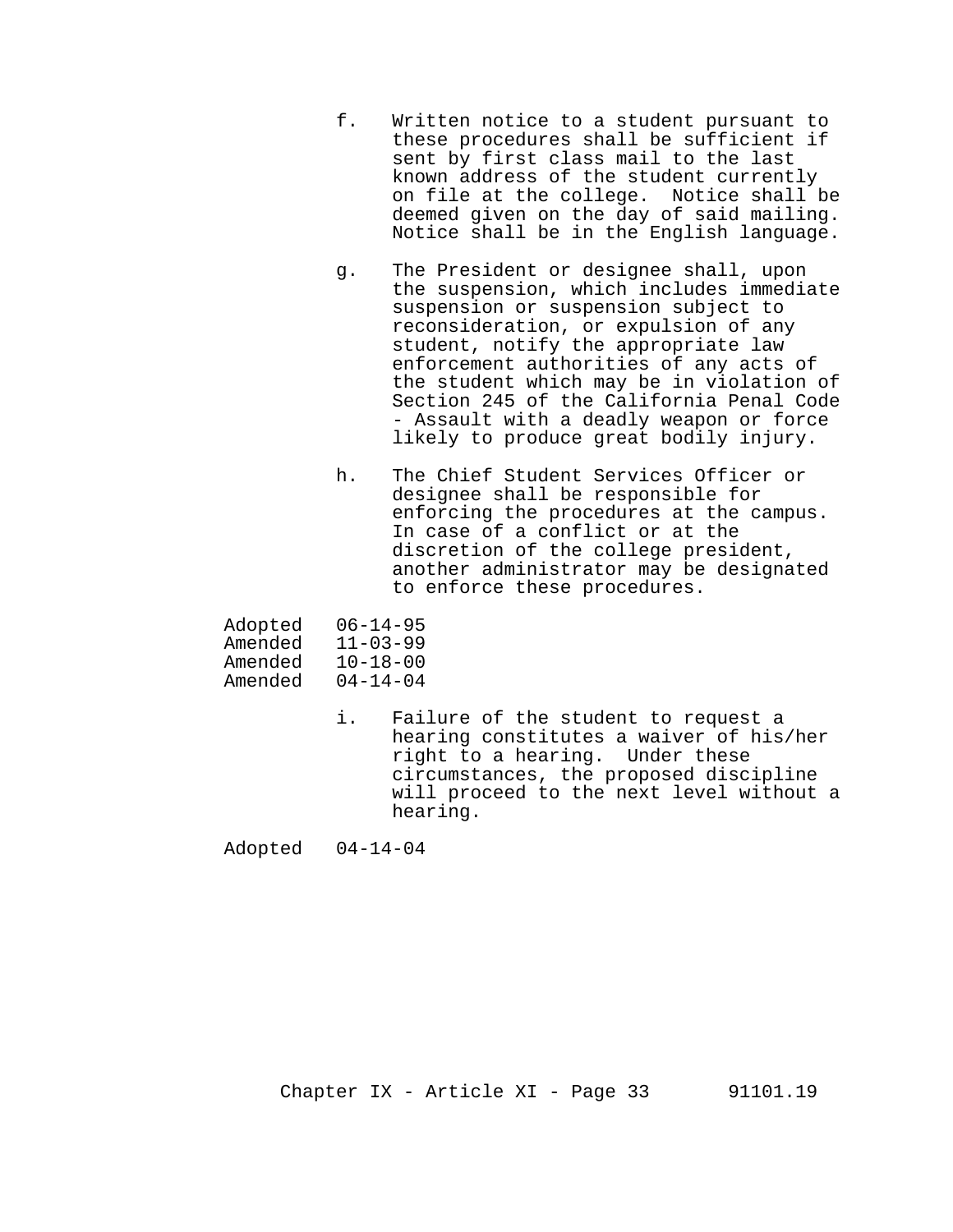#### 91101.20 Definition of Terms

a. Days: Days during which the college is in session and regular classes are held. This includes summer session and winter days, and excludes Saturdays and Sundays, unless otherwise specified in the procedures.

Adopted 06-14-95<br>Amended 10-18-00 Amended 10-18-00<br>Amended 12-19-01 Amended

> b. Disciplinary Hearing Record: The disciplinary hearing record shall consist of all the documents and exhibits presented to the disciplinary hearing, the recommendation of the hearing committee and the College President's decision/recommendation.

EC 66017, 76033, 76034, 76035, 76037

Adopted 06-14-95

Historical Note: Former Board Rule 9804.11, enacted 3-30-71, amended 9-12-79, amended 4-6-83, repealed 4-20-89, adopted  $4-20-89$ .

91102. REPORTS TO LAW ENFORCEMENT AUTHORITIES. The President of each college shall, prior to suspension or expulsion of any student at that college, notify the appropriate law enforcement authorities of the county or city in which the college is situated of any act of a student which involves assault with a deadly weapon.

PC 245

Adopted 04-20-89

Historical Note: Former Board Rule 9805, enacted 3-30-71, repealed 4-20-89.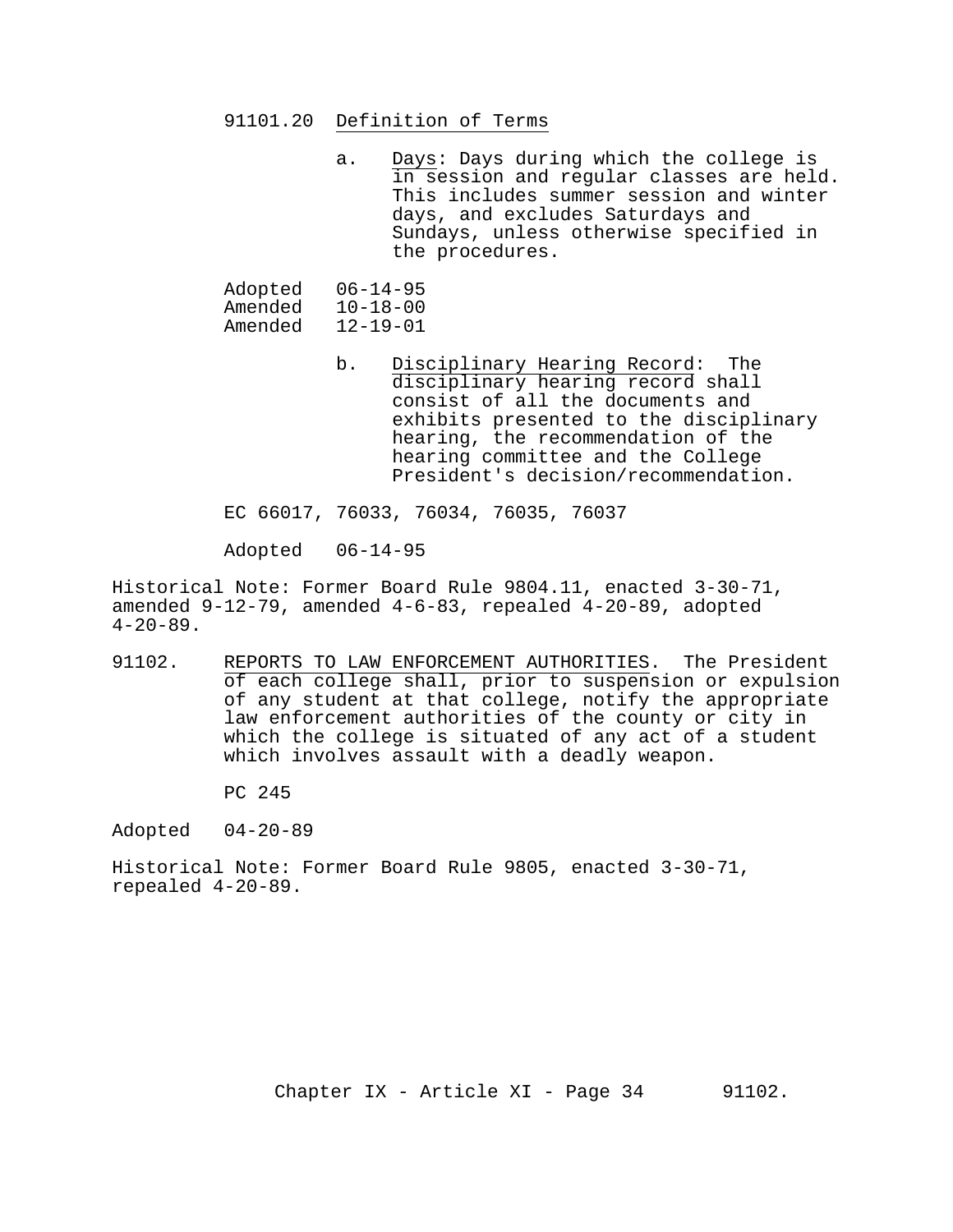91102.10 Obligation to Report Attacks, Assaults, Etc. Whenever an employee of the District or of the Associated Students is attacked, assaulted or menaced by any student, it shall be the duty of such employee and the duty of any person under whose direction or supervision such employee is employed in the college who has knowledge of such incident, to promptly report the same to the appropriate law enforcement authorities of the county or city in which the same occurred.

#### Adopted 06-14-95

Failure to report the incident is a misdemeanor punishable by a fine of not more than two hundred dollars (\$200). An act by any employee of the District designed directly or indirectly to influence or urge a person responsible for making his/her report not to make such a report is guilty of a misdemeanor and punishable by a fine of not less than one hundred dollars (\$100) or more than two hundred dollars (\$200).

PC 415, 602.10, 626.6, 626.8, 71 EC 87014

Adopted 04-20-89 Amended 11-03-99

Historical Note: Former Board Rule 9805.10, enacted 3-15-72, repealed 4-20-89.

91103. STUDENT DISCIPLINE FORMS. The Chancellor or his/her designee may issue and update student discipline forms as appropriate to carry out the duties in this Article.

Adopted 05-26-10

Chapter IX - Article XI - Page 35 91102.10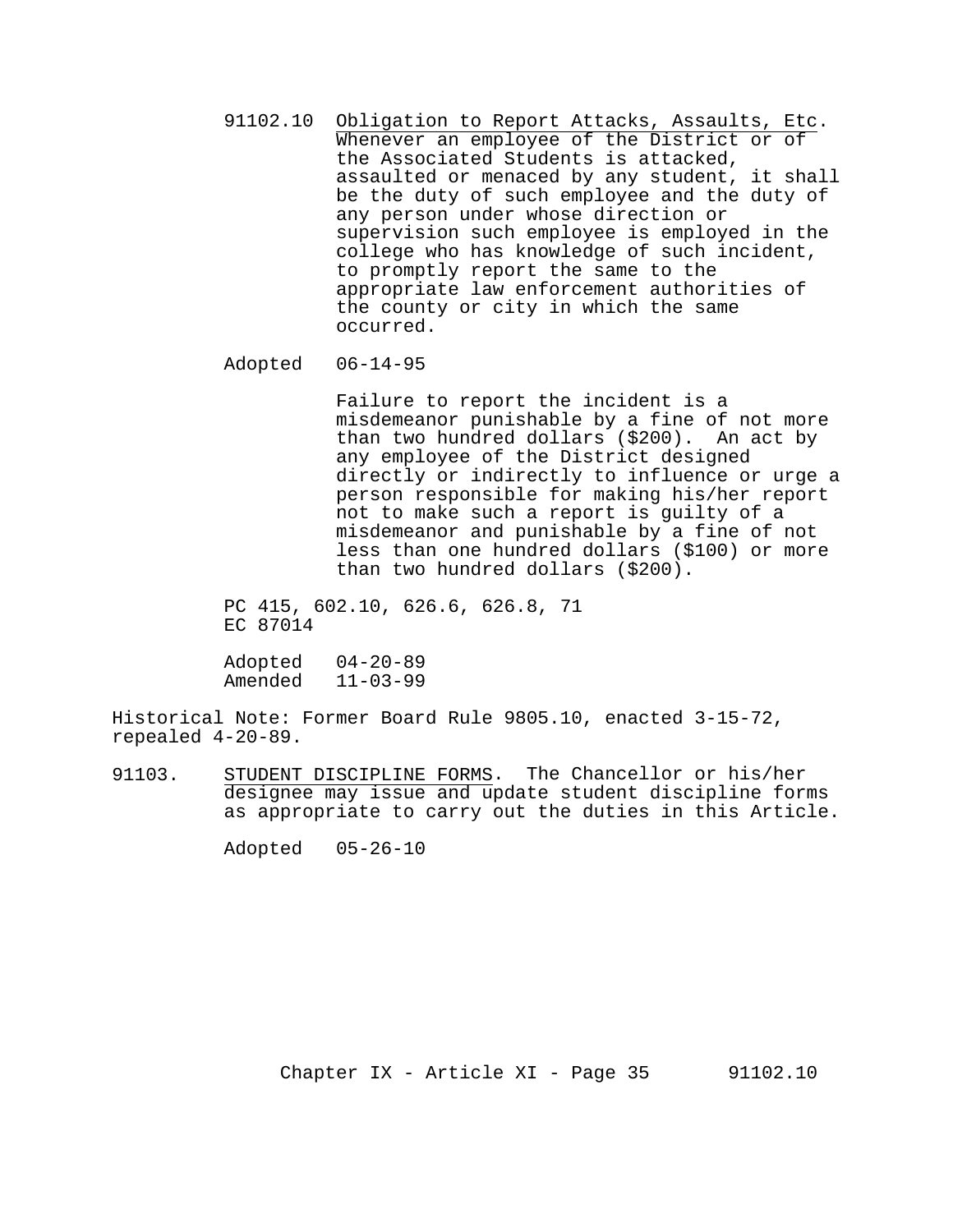**LOS ANGELES COMMUNITY COLLEGE DISTRICT SD1Notice of Disciplinary Probation** 

Date: **Date: College:**  $LAST$  FIRST Student Name Student I.D./SS No. The above named student is placed on disciplinary probation from: to: **Repetition of conduct resulting in disciplinary probation may constitute a violation of probation and be cause for suspension or further disciplinary action. Remarks:**  \_\_\_\_\_\_\_\_\_\_\_\_\_\_\_\_\_\_\_\_\_\_\_\_\_\_\_\_\_\_\_\_\_\_\_\_\_\_\_\_\_\_\_\_\_\_\_\_\_\_\_\_\_\_\_\_\_\_\_\_\_\_\_\_\_\_\_\_\_\_\_\_\_\_\_\_\_\_\_\_ \_\_\_\_\_\_\_\_\_\_\_\_\_\_\_\_\_\_\_\_\_\_\_\_\_\_\_\_\_\_\_\_\_\_\_\_\_\_\_\_\_\_\_\_\_\_\_\_\_\_\_\_\_\_\_\_\_\_\_\_\_\_\_\_\_\_\_\_\_\_\_\_\_\_\_\_\_\_\_\_ \_\_\_\_\_\_\_\_\_\_\_\_\_\_\_\_\_\_\_\_\_\_\_\_\_\_\_\_\_\_\_\_\_\_\_\_\_\_\_\_\_\_\_\_\_\_\_\_\_\_\_\_\_\_\_\_\_\_\_\_\_\_\_\_\_\_\_\_\_\_\_\_\_\_\_\_\_\_\_\_ \_\_\_\_\_\_\_\_\_\_\_\_\_\_\_\_\_\_\_\_\_\_\_\_\_\_\_\_\_\_\_\_\_\_\_\_\_\_\_\_\_\_\_\_\_\_\_\_\_\_\_\_\_\_\_\_\_\_\_\_\_\_\_\_\_\_\_\_\_\_\_\_\_\_\_\_\_\_\_\_ \_\_\_\_\_\_\_\_\_\_\_\_\_\_\_\_\_\_\_\_\_\_\_\_\_\_\_\_\_\_\_\_\_\_\_\_\_\_\_\_\_\_\_\_\_\_\_\_\_\_\_\_\_\_\_\_\_\_\_\_\_\_\_\_\_\_\_\_\_\_\_\_\_\_\_\_\_\_\_\_ \_\_\_\_\_\_\_\_\_\_\_\_\_\_\_\_\_\_\_\_\_\_\_\_\_\_\_\_\_\_\_\_\_\_\_\_\_\_\_\_\_\_\_\_\_\_\_\_\_\_\_\_\_\_\_\_\_\_\_\_\_\_\_\_\_\_\_\_\_\_\_\_\_\_\_\_\_\_\_\_ \_\_\_\_\_\_\_\_\_\_\_\_\_\_\_\_\_\_\_\_\_\_\_\_\_\_\_\_\_\_\_\_\_\_\_\_\_\_\_\_\_\_\_\_\_\_\_\_\_\_\_\_\_\_\_\_\_\_\_\_\_\_\_\_\_\_\_\_\_\_\_\_\_\_\_\_\_\_\_\_ \_\_\_\_\_\_\_\_\_\_\_\_\_\_\_\_\_\_\_\_\_\_\_\_\_\_\_\_\_\_\_\_\_\_\_\_\_\_\_\_\_\_\_\_\_\_\_\_\_\_\_\_\_\_\_\_\_\_\_\_\_\_\_\_\_\_\_\_\_\_\_\_\_\_\_\_\_\_\_\_ \_\_\_\_\_\_\_\_\_\_\_\_\_\_\_\_\_\_\_\_\_\_\_\_\_\_\_\_\_\_\_\_\_\_\_\_\_\_\_\_\_\_\_\_\_\_\_\_\_\_\_\_\_\_\_\_\_\_\_\_\_\_\_\_\_\_\_\_\_\_\_\_\_\_\_\_\_\_\_\_ \_\_\_\_\_\_\_\_\_\_\_\_\_\_\_\_\_\_\_\_\_\_\_\_\_\_\_\_\_\_\_\_\_\_\_\_\_\_\_\_\_\_\_\_\_\_\_\_\_\_\_\_\_\_\_\_\_\_\_\_\_\_\_\_\_\_\_\_\_\_\_\_\_\_\_\_\_\_\_\_ \_\_\_\_\_\_\_\_\_\_\_\_\_\_\_\_\_\_\_\_\_\_\_\_\_\_\_\_\_\_\_\_\_\_\_\_\_\_\_\_\_\_\_\_\_\_\_\_\_\_\_\_\_\_\_\_\_\_\_\_\_\_\_\_\_\_\_\_\_\_\_\_\_\_\_\_\_\_\_\_ **Form SD5 "Notice of Charges" must accompany this form. \_\_\_\_\_\_\_\_\_\_\_\_\_\_\_\_\_\_\_\_\_\_\_\_\_\_\_\_\_\_\_\_\_\_\_\_\_\_\_\_\_\_\_\_\_\_\_ \_\_\_\_\_\_\_\_\_\_\_\_\_\_\_\_\_\_\_\_\_\_\_\_\_\_ Chief Student Services Officer or Designee Date Date \_\_\_\_\_\_\_\_\_\_\_\_\_\_\_\_\_\_\_\_\_\_\_\_\_\_\_\_\_\_\_\_\_\_\_\_\_\_\_\_\_\_\_\_\_\_\_ \_\_\_\_\_\_\_\_\_\_\_\_\_\_\_\_\_\_\_\_\_\_\_\_\_\_ Student Signature Date**  $\Box$  Student did not sign  $\Box$  Student notified by first class mail  $\Box$  Student notified in person **OFFICE USE ONLY Route to:**  $\Box$  President  $\Box$  Chief Instructional Office Registrar Campus Police Other \_\_\_\_\_\_\_\_\_\_\_\_\_\_\_\_\_\_\_\_\_ Authority: Board Rule 91101

Adopted 11/3/99 LACCD Form SD1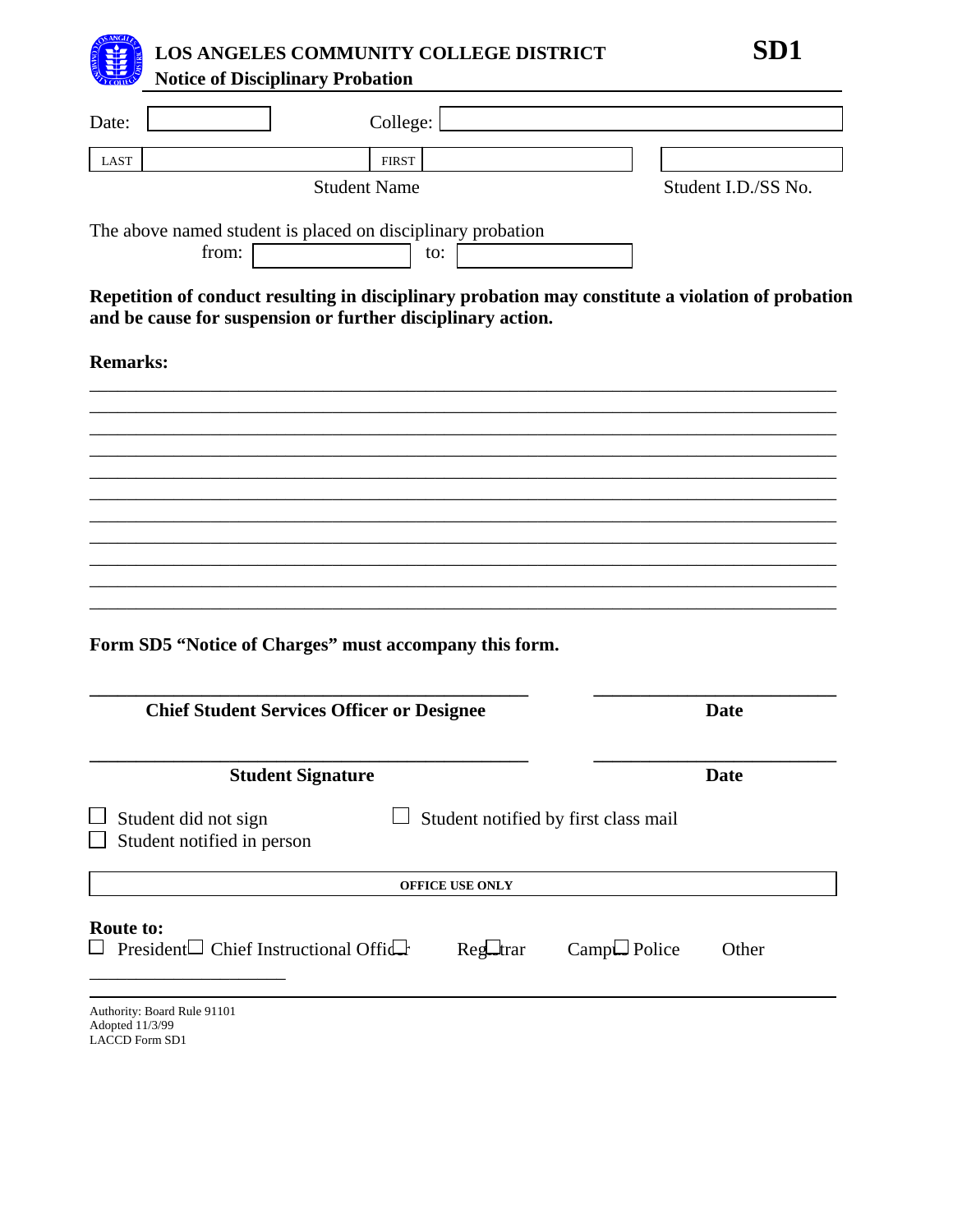

## **LOS ANGELES COMMUNITY COLLEGE DISTRICT**

**Notice of Immediate Suspension with Recommended Disciplinary Action** 

| Date: | College:            |                     |
|-------|---------------------|---------------------|
| LAST  | <b>FIRST</b>        |                     |
|       | <b>Student Name</b> | Student I.D./SS No. |

The above named student is immediately suspended for violation of the Standards of Student Conduct in accordance with Board Rule 91101.11 b(6).

Describe violation(s) below (include specific charge(s) violated under the Standards of Student Conduct). Attach additional pages if needed:

| Charges were made by: |                |      |  |
|-----------------------|----------------|------|--|
|                       | Name and Title | Date |  |

\_\_\_\_\_\_\_\_\_\_\_\_\_\_\_\_\_\_\_\_\_\_\_\_\_\_\_\_\_\_\_\_\_\_\_\_\_\_\_\_\_\_\_\_\_\_\_\_\_\_\_\_\_\_\_\_\_\_\_\_\_\_\_\_\_\_\_\_\_\_\_\_\_\_\_\_\_\_\_

## **Student's Right to a Hearing**

In accordance with Board Rule 91101.13 a(1), the student is entitled to a Hearing before a Disciplinary Hearing Committee for suspensions greater than ten (10) days. The student must request the Hearing within five (5) days of receipt of this notice. The student has a right of written notice of the alleged violation(s) ("Notice of Charges" (Form SD5)), and at the Hearing the student can present evidence on his/her behalf and cross-examine witnesses.

## **Action Required**

The student is directed to contact the Chief Student Services Officer within one (1) workday to arrange a conference. The suspension will remain in effect until the conclusion of all disciplinary action on this matter. During the period of the suspension, the student may not be physically present at any event, campus or facility owned, operated or controlled by the Los Angeles Community College District.

| <b>Chief Student Services Officer or Designee</b>                     | <b>Date</b>                                       |
|-----------------------------------------------------------------------|---------------------------------------------------|
| <b>Student Signature</b>                                              | Date                                              |
| Student did not sign<br>Student notified in person                    | Student notified by first class mail              |
|                                                                       | <b>OFFICE USE ONLY</b>                            |
| <b>Route to:</b><br>President $\Box$ Chief Instructional Offic $\Box$ | $Campl.$ Police<br>Reg <del>ut</del> rar<br>Other |
| Authority: Board Rule 91101<br>Adopted 11/3/99                        |                                                   |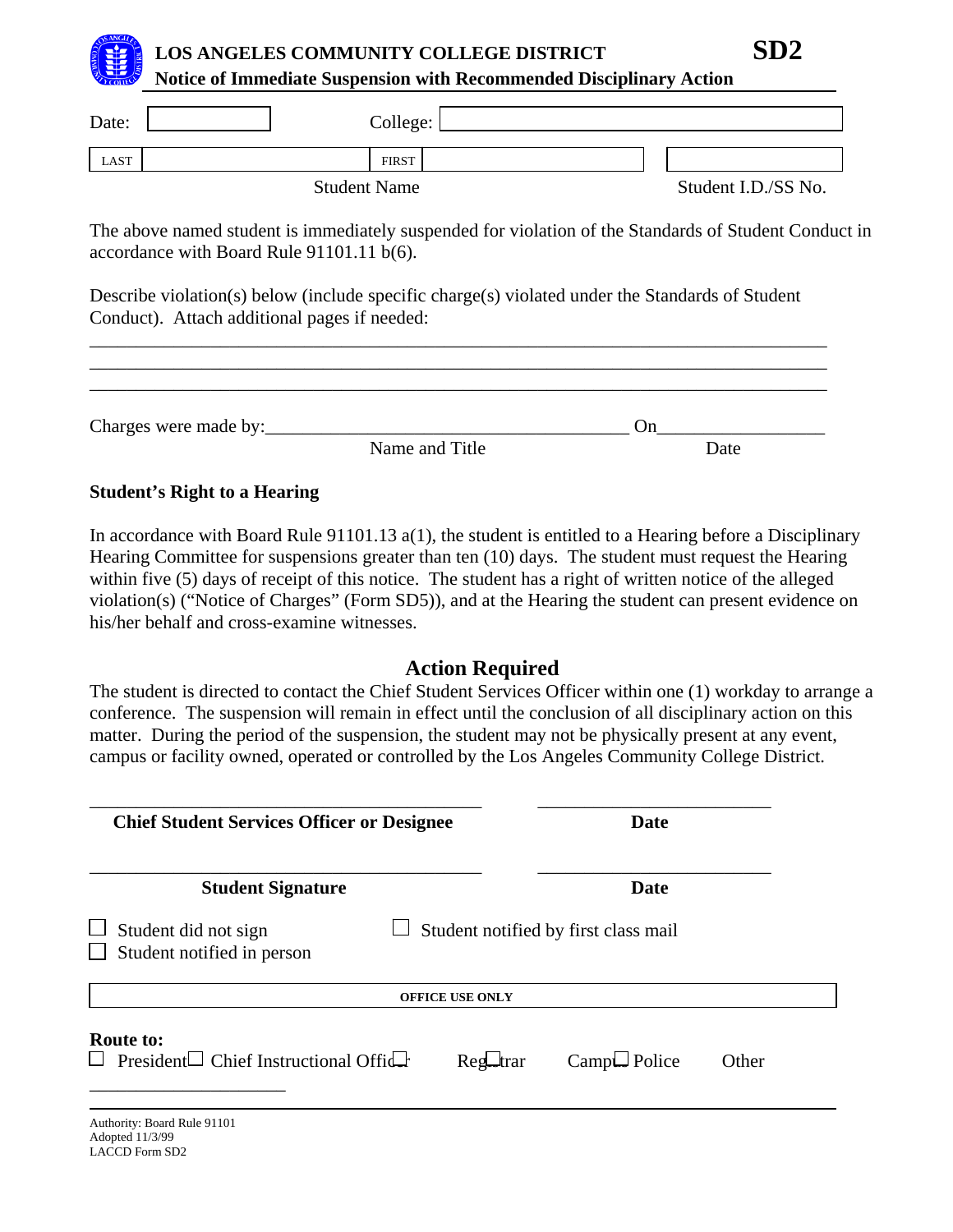

| Date: | College:            |                     |
|-------|---------------------|---------------------|
| LAST  | <b>FIRST</b>        |                     |
|       | <b>Student Name</b> | Student I.D./SS No. |

The above named student is suspended for violation of the Standards of Student Conduct in accordance with Board Rule 91101.11 b(7). See Form SD5 for specific charges.

| <b>Recommended Disciplinary Action</b>                                                                                                                                                                    |
|-----------------------------------------------------------------------------------------------------------------------------------------------------------------------------------------------------------|
| <b>Suspension for 10 days or less without a Hearing</b>                                                                                                                                                   |
| Suspend student from one or more classes and/or campus activities or programs up to ten<br>$(10)$ days                                                                                                    |
| Specify:                                                                                                                                                                                                  |
|                                                                                                                                                                                                           |
| Suspension for more than 10 days with a right to a Hearing                                                                                                                                                |
| Suspend student from one or more classes and/or campus activities or programs for remainder of<br>the semester<br>Suspend student from one or more classes and/or campus activities for two (2) semesters |
| Specify:                                                                                                                                                                                                  |
|                                                                                                                                                                                                           |
| Suspension for more than 10 days with right of Hearing and subject to Reconsideration                                                                                                                     |
| Suspend student from classes and/or campus activities for remainder of the semester                                                                                                                       |
| Suspend student from classes and/or campus activities for two (2) semesters                                                                                                                               |

\_\_\_\_\_\_\_\_\_\_\_\_\_\_\_\_\_\_\_\_\_\_\_\_\_\_\_\_\_\_\_\_\_\_\_\_\_\_\_\_\_\_\_\_\_\_\_\_\_\_\_\_\_\_\_\_\_\_\_\_\_\_\_\_\_\_\_\_\_\_\_\_\_\_\_\_\_\_

Specify:

Authority: Board Rule 91101 Adopted 11/3/99 LACCD Form SD3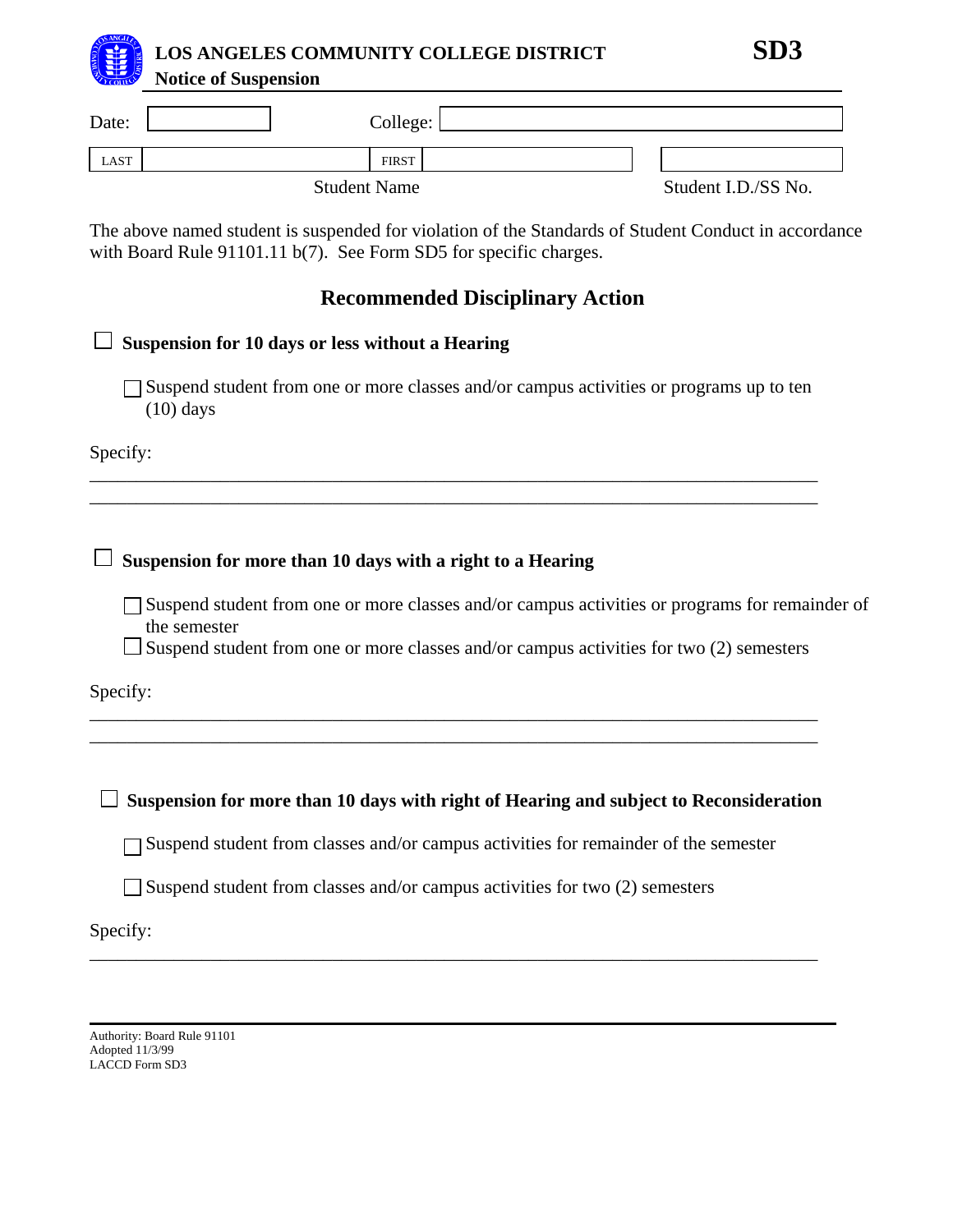

# **LOS ANGELES COMMUNITY COLLEGE DISTRICT SD4**

| <b>EXPRESS</b> | <b>Notice of Recommended Expulsion</b>   |                                                                                                                                                                                                      |                     |
|----------------|------------------------------------------|------------------------------------------------------------------------------------------------------------------------------------------------------------------------------------------------------|---------------------|
| Date:          |                                          | College:                                                                                                                                                                                             |                     |
| <b>LAST</b>    |                                          | <b>FIRST</b>                                                                                                                                                                                         |                     |
|                | <b>Student Name</b>                      |                                                                                                                                                                                                      | Student I.D./SS No. |
|                | $\Box$ Expulsion without Reconsideration | Expulsion is being recommended for the above mentioned student for alleged violation(s) outlined in the<br>"Notice of Charges," Form SD5. ("Notice of Charges," Form SD5, must accompany this form). |                     |
|                |                                          | $\Box$ Expulsion with Reconsideration Recommended date for Reconsideration of Admission:                                                                                                             |                     |
|                | <b>Terms for Reconsideration:</b>        |                                                                                                                                                                                                      |                     |

\_\_\_\_\_\_\_\_\_\_\_\_\_\_\_\_\_\_\_\_\_\_\_\_\_\_\_\_\_\_\_\_\_\_\_\_\_\_\_\_\_\_\_\_\_\_\_\_\_\_\_\_\_\_\_\_\_\_\_\_\_\_\_\_\_\_\_\_\_\_\_\_\_\_\_\_\_\_\_\_ \_\_\_\_\_\_\_\_\_\_\_\_\_\_\_\_\_\_\_\_\_\_\_\_\_\_\_\_\_\_\_\_\_\_\_\_\_\_\_\_\_\_\_\_\_\_\_\_\_\_\_\_\_\_\_\_\_\_\_\_\_\_\_\_\_\_\_\_\_\_\_\_\_\_\_\_\_\_\_\_

## **Student's Right to a Hearing**

In accordance with Board Rule 91101.14 (a)(1), the student is entitled to a Hearing before a Disciplinary Hearing Committee for suspensions greater than ten (10) days. The student may also waive his/her right to a Hearing. If the student chooses to have a Hearing, the student must request the Hearing within ten (10) days of receipt of this notice. The student has a right of written notice of the alleged violation(s) "Notice of Charges" (Form SD5), and at the Hearing the student can present evidence on his/her behalf and to cross-examine witnesses. During the period of the suspension, the student may not be physically present at any event, campus or facility owned, operated or controlled by the Los Angeles Community College District Board of Trustees.

| I waive my right to a Hearing                                                                                          | I request a Hearing |
|------------------------------------------------------------------------------------------------------------------------|---------------------|
| <b>Student Signature</b>                                                                                               | <b>Date</b>         |
| Student did not sign<br>Student notified by first class mail<br>Student notified in person                             |                     |
| <b>Chief Student Services Officer or Designee</b>                                                                      | <b>Date</b>         |
| <b>OFFICE USE ONLY</b>                                                                                                 |                     |
| Form issued on (Date):                                                                                                 | Hearing set for     |
| Method of issuance                                                                                                     |                     |
| Route to:<br>$\Box$ Chief Instructional Officer $\Box$ Registrar $\Box$ Campus Police $\Box$ Other<br>$\Box$ President |                     |
| Authority: Board Rule 91101<br>Adopted 11/3/99<br><b>LACCD Form SD4</b>                                                |                     |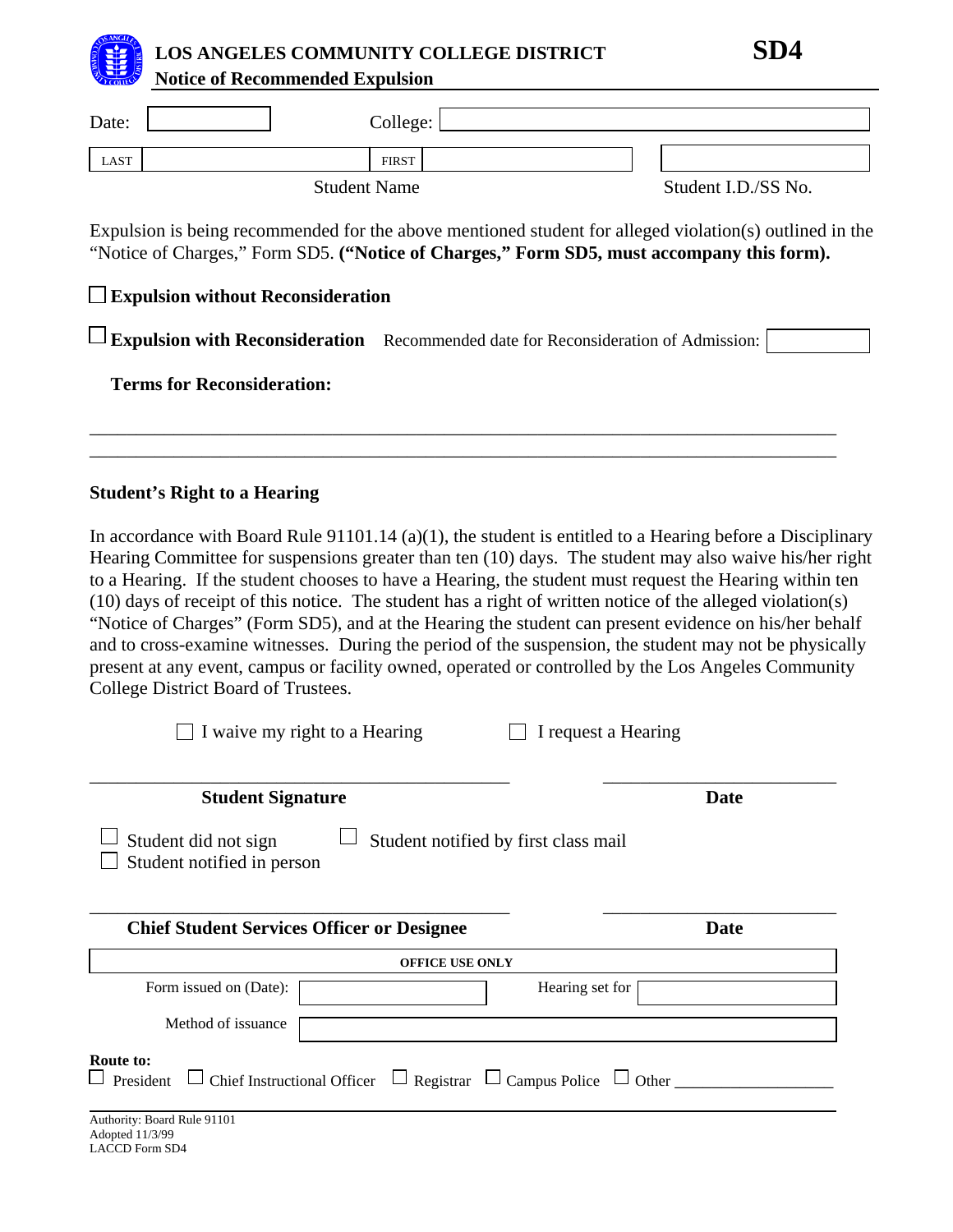

## **LOS ANGELES COMMUNITY COLLEGE DISTRICT SD5Notice of Charges**

| Date:       |                                                                                                                                                                                                                                                                                                                                                                                                                                                                                        | College:            |                                                                                                                                                                                                                                                                                                                                                                                                                                                                                                                                                                                                                                                                                                                                                                              |
|-------------|----------------------------------------------------------------------------------------------------------------------------------------------------------------------------------------------------------------------------------------------------------------------------------------------------------------------------------------------------------------------------------------------------------------------------------------------------------------------------------------|---------------------|------------------------------------------------------------------------------------------------------------------------------------------------------------------------------------------------------------------------------------------------------------------------------------------------------------------------------------------------------------------------------------------------------------------------------------------------------------------------------------------------------------------------------------------------------------------------------------------------------------------------------------------------------------------------------------------------------------------------------------------------------------------------------|
| <b>LAST</b> |                                                                                                                                                                                                                                                                                                                                                                                                                                                                                        | <b>FIRST</b>        |                                                                                                                                                                                                                                                                                                                                                                                                                                                                                                                                                                                                                                                                                                                                                                              |
|             |                                                                                                                                                                                                                                                                                                                                                                                                                                                                                        | <b>Student Name</b> | Student I.D./SS No.                                                                                                                                                                                                                                                                                                                                                                                                                                                                                                                                                                                                                                                                                                                                                          |
|             | checked below:                                                                                                                                                                                                                                                                                                                                                                                                                                                                         |                     | The above mentioned student is charged with violation(s) of the Standards of Student Conduct as                                                                                                                                                                                                                                                                                                                                                                                                                                                                                                                                                                                                                                                                              |
|             | the performance of their duties.                                                                                                                                                                                                                                                                                                                                                                                                                                                       |                     | 9803.10 Willful Disobedience. Willful disobedience to directions of college officials acting in                                                                                                                                                                                                                                                                                                                                                                                                                                                                                                                                                                                                                                                                              |
|             | 9803.11 Violation of College Rules and Regulations. Violation of college rules and<br>regulations, including those concerning student organizations, the use of college facilities, or<br>the time, place, and manner of public expression or distribution of materials.                                                                                                                                                                                                               |                     |                                                                                                                                                                                                                                                                                                                                                                                                                                                                                                                                                                                                                                                                                                                                                                              |
|             | to colleges.                                                                                                                                                                                                                                                                                                                                                                                                                                                                           |                     | 9803.12 Dishonesty. Dishonesty, such as cheating, or knowingly furnishing false information                                                                                                                                                                                                                                                                                                                                                                                                                                                                                                                                                                                                                                                                                  |
|             | 9803.13 Unauthorized Entry. Unauthorized entry to or use of the college facilities.                                                                                                                                                                                                                                                                                                                                                                                                    |                     |                                                                                                                                                                                                                                                                                                                                                                                                                                                                                                                                                                                                                                                                                                                                                                              |
|             | identification.                                                                                                                                                                                                                                                                                                                                                                                                                                                                        |                     | 9803.14 College Documents. Forgery, alteration, or misuse of college documents, records or                                                                                                                                                                                                                                                                                                                                                                                                                                                                                                                                                                                                                                                                                   |
|             | disciplinary procedures, or authorized college activities.                                                                                                                                                                                                                                                                                                                                                                                                                             |                     | 9803.15 Disruption of Classes or College Activities. Obstruction or disruption of classes, administration,                                                                                                                                                                                                                                                                                                                                                                                                                                                                                                                                                                                                                                                                   |
|             | 9803.16 Theft of or Damage to Property. Theft of or damage to property belonging to the<br>college, a member of the college community or a campus visitor.                                                                                                                                                                                                                                                                                                                             |                     |                                                                                                                                                                                                                                                                                                                                                                                                                                                                                                                                                                                                                                                                                                                                                                              |
|             | 9803.17 Interference with Peace of College. The malicious or willful disturbance of the<br>peace or quiet of any of the Los Angeles Community Colleges by loud or unusual noise, or any<br>threat, challenge to fight, fight, or violation of any rules of conduct as set forth in this Article. Any person<br>whose conduct violates this section shall be considered to have interfered with the peaceful conduct of the<br>activities of the college where such acts are committed. |                     |                                                                                                                                                                                                                                                                                                                                                                                                                                                                                                                                                                                                                                                                                                                                                                              |
|             | 9803.18 Assault or Battery. Assault or battery, abuse, or any threat of force or violence                                                                                                                                                                                                                                                                                                                                                                                              |                     | directed toward any member of the college community or campus visitor engaged in authorized activities.                                                                                                                                                                                                                                                                                                                                                                                                                                                                                                                                                                                                                                                                      |
|             | depressants, g) cocaine.                                                                                                                                                                                                                                                                                                                                                                                                                                                               |                     | 9803.19 Alcohol and Drugs. Any possession of controlled substances which would constitute a violation of<br>Health and Safety Code section 11350 or Business and Professions Code section 4230, any use of controlled<br>substances the possession of which are prohibited by the same, or any possession or use of alcoholic<br>beverages while on any property owned or used by the District or colleges of the District or while<br>participating in any District or college-sponsored function or field trip. "Controlled substances," as used in<br>this section, include but are not limited to the following drugs and narcotics: a) opiates, opium, and opium<br>derivatives, b) mescaline, c) hallucinogenic substances, d) peyote, e) marijuana, f) stimulants and |
|             |                                                                                                                                                                                                                                                                                                                                                                                                                                                                                        |                     | 9803.20 Lethal Weapons. Possession, while on a college campus or at a college-sponsored function, of                                                                                                                                                                                                                                                                                                                                                                                                                                                                                                                                                                                                                                                                         |

any object that might be used as a lethal weapon is forbidden all persons except sworn peace officers,

police officers and other governmental employees charged with policing responsibilities.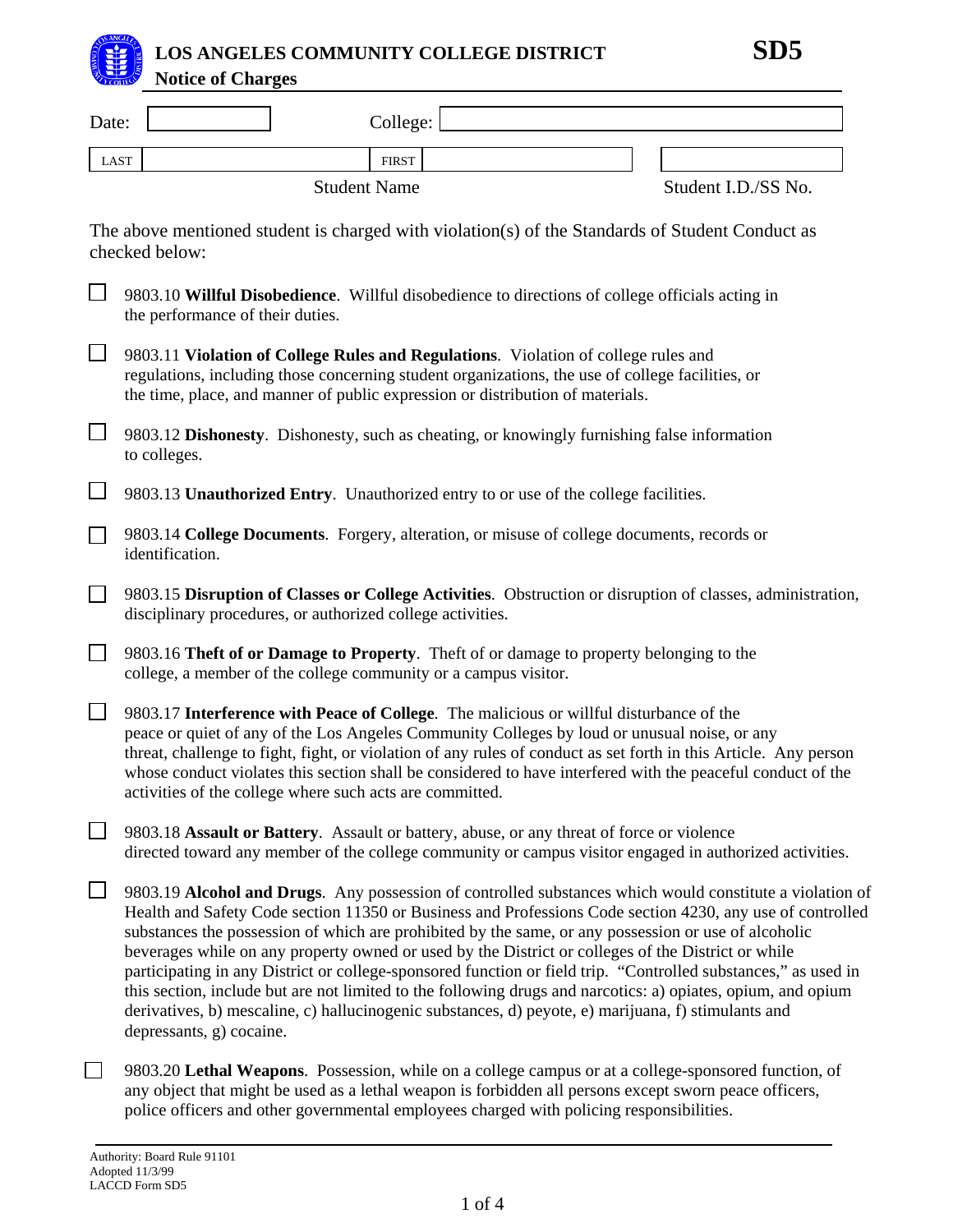**LOS ANGELES COMMUNITY COLLEGE DISTRICT SD5** 

|             | <b>Notice of Charges</b>                                                                                                                                                                                                                                                                                                                                                                            |              |                                                                                                                                                                                                                                                                                                                                                                                                                                               |
|-------------|-----------------------------------------------------------------------------------------------------------------------------------------------------------------------------------------------------------------------------------------------------------------------------------------------------------------------------------------------------------------------------------------------------|--------------|-----------------------------------------------------------------------------------------------------------------------------------------------------------------------------------------------------------------------------------------------------------------------------------------------------------------------------------------------------------------------------------------------------------------------------------------------|
| Date:       |                                                                                                                                                                                                                                                                                                                                                                                                     | College:     |                                                                                                                                                                                                                                                                                                                                                                                                                                               |
| <b>LAST</b> | <b>Student Name</b>                                                                                                                                                                                                                                                                                                                                                                                 | <b>FIRST</b> | Student I.D./SS No.                                                                                                                                                                                                                                                                                                                                                                                                                           |
|             | [CONTINUED]                                                                                                                                                                                                                                                                                                                                                                                         |              |                                                                                                                                                                                                                                                                                                                                                                                                                                               |
| $\Box$      | 9803.21 Discriminatory Behavior. Behavior while on a college campus or at a college-sponsored<br>activities of the Los Angeles Community College District be operated in a manner which is free of<br>discrimination on the basis of race, color, national origin, ancestry, religion, creed, sex, pregnancy,<br>marital status, sexual orientation, age, handicap or veterans status.              |              | function, inconsistent with the District's non-discrimination policy, which requires that all programs and                                                                                                                                                                                                                                                                                                                                    |
|             | a lawful act in a violent, boisterous or tumultuous manner.                                                                                                                                                                                                                                                                                                                                         |              | 9803.22 Unlawful Assembly. Any assemblage of two or more persons to 1) do an unlawful act, or 2) do                                                                                                                                                                                                                                                                                                                                           |
| $\Box$      | illegal acts.                                                                                                                                                                                                                                                                                                                                                                                       |              | 9803.23 Conspiring to Perform Illegal Acts. Any agreement between two or more persons to perform                                                                                                                                                                                                                                                                                                                                              |
| $\Box$      | 9803.24 Threatening Behavior. A direct or implied expression of intent to inflict physical or<br>threats or physical threats.                                                                                                                                                                                                                                                                       |              | mental/emotional harm and/or actions, such as stalking, which a reasonable person would perceive as a<br>threat to personal safety or property. Threats may include verbal statement, written statements, telephone                                                                                                                                                                                                                           |
|             | inciting another person to breach the peace of college premises or functions.                                                                                                                                                                                                                                                                                                                       |              | 9803.25 Disorderly Conduct. Conduct which may be considered disorderly includes; lewd or indecent<br>attire or behavior that disrupts classes or college activities; breach of the peace of the college; aiding, or                                                                                                                                                                                                                           |
|             | not limited to:                                                                                                                                                                                                                                                                                                                                                                                     |              | 9803.26 Theft or Abuse of Computer Resources. Theft or abuse of computer resources including but                                                                                                                                                                                                                                                                                                                                              |
|             | a. Unauthorized entry into a file to use, read, or change the contents, or for any other purpose.<br>b. Unauthorized transfer of a file.<br>c. Unauthorized use of another individual's identification and password.<br>or to alter college or district records.<br>e. Use of unlicensed software.<br>f. Unauthorized copying of software.<br>the orderly operation of a college campus.<br>system. |              | d. Use of computing facilities to interfere with the work of a student faculty member or college official,<br>g. Use of computing facilities to access, send or engage in messages which are obscene, threatening,<br>defamatory, present a clear and present danger, violate a lawful regulation and/or substantially disrupt<br>h. Use of computing facilities to interfere with the regular operation of the college or district computing |
|             |                                                                                                                                                                                                                                                                                                                                                                                                     |              | 9803.27 Performance of an Illegal Act. Conduct while present on a college campus or at a location<br>operated and/or controlled by the District or at a District-sponsored event, which is prohibited by local,                                                                                                                                                                                                                               |

State, or federal law.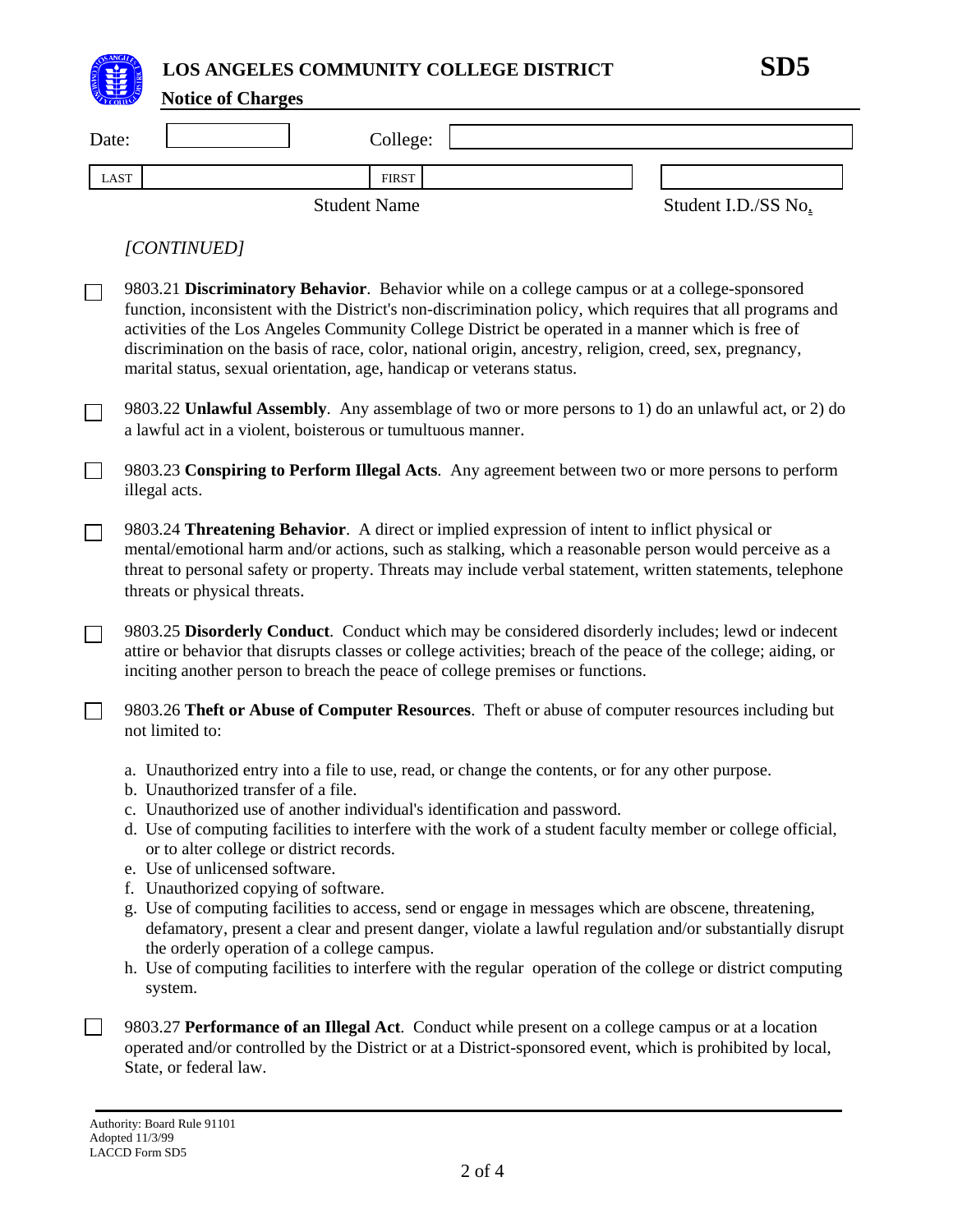OS ANGELES  **LOS ANGELES COMMUNITY COLLEGE DISTRICT SD5** 

**Notice of Charges**

| Date: | College:            |                     |
|-------|---------------------|---------------------|
| LAST  | FIRST               |                     |
|       | <b>Student Name</b> | Student I.D./SS No. |

*[CONTINUED]* 

| 9804 Interference with Classes. Every person who, by physical force, willfully obstructs, or attempts<br>to obstruct, any student or teacher seeking to attend or instruct classes at any of the campuses or facilities<br>owned, controlled or administered by the Board of Trustees of Los Angeles Community College District,<br>is punishable by a fine not exceeding five hundred dollars (\$500) or imprisonment in a county jail not<br>exceed one year, or by both such fine and imprisonment. As used in this section, "physical force"<br>includes, but is not limited to, use of one's person, individually or in concert with others, to impede<br>access to or movement within or otherwise to obstruct the students or teachers of the classes to which the<br>premises are devoted. |  |
|----------------------------------------------------------------------------------------------------------------------------------------------------------------------------------------------------------------------------------------------------------------------------------------------------------------------------------------------------------------------------------------------------------------------------------------------------------------------------------------------------------------------------------------------------------------------------------------------------------------------------------------------------------------------------------------------------------------------------------------------------------------------------------------------------|--|
| 9805 Interference with Performance of Duties of Employees. Every person who attempts to cause, or<br>causes, any officer or employee of the Los Angeles Community Colleges or any public officer or<br>employee to do, or refrain from doing, any act in the performance of his/her duties, by means of a threat<br>to inflict any injury upon any person or property, is guilty of a public offense.                                                                                                                                                                                                                                                                                                                                                                                              |  |
| 9805.10 Assault or Abuse of an Instructor. Every parent, guardian, or other person who assaults or<br>abuses any instructor employed by the District in the presence or hearing of a community college student<br>or in the presence of other community college personnel or students and at a place which is on District<br>premises or public sidewalks, streets, or other public ways adjacent to school premises, or at some other<br>place where the instructor is required to be in connection with assigned college activities is guilty of a<br>misdemeanor.                                                                                                                                                                                                                               |  |
| 9806 Unsafe Conduct. Conduct which poses a threat of harm to the individual and/or to others. This<br>includes, but is not limited to, the following types of conduct: Unsafe conduct in connection with a<br>Health Services Program (e.g. Nursing, Dental Hygiene, etc.); failure to follow safety directions of<br>District and/or College staff; willful disregard to safety rules as adopted by the District and/or College;<br>negligent behavior which creates an unsafe environment.                                                                                                                                                                                                                                                                                                       |  |
| Other.                                                                                                                                                                                                                                                                                                                                                                                                                                                                                                                                                                                                                                                                                                                                                                                             |  |
| The violation(s) occurred as specifically described below (include Standards of Conduct violated).                                                                                                                                                                                                                                                                                                                                                                                                                                                                                                                                                                                                                                                                                                 |  |

Attach additional pages if necessary.